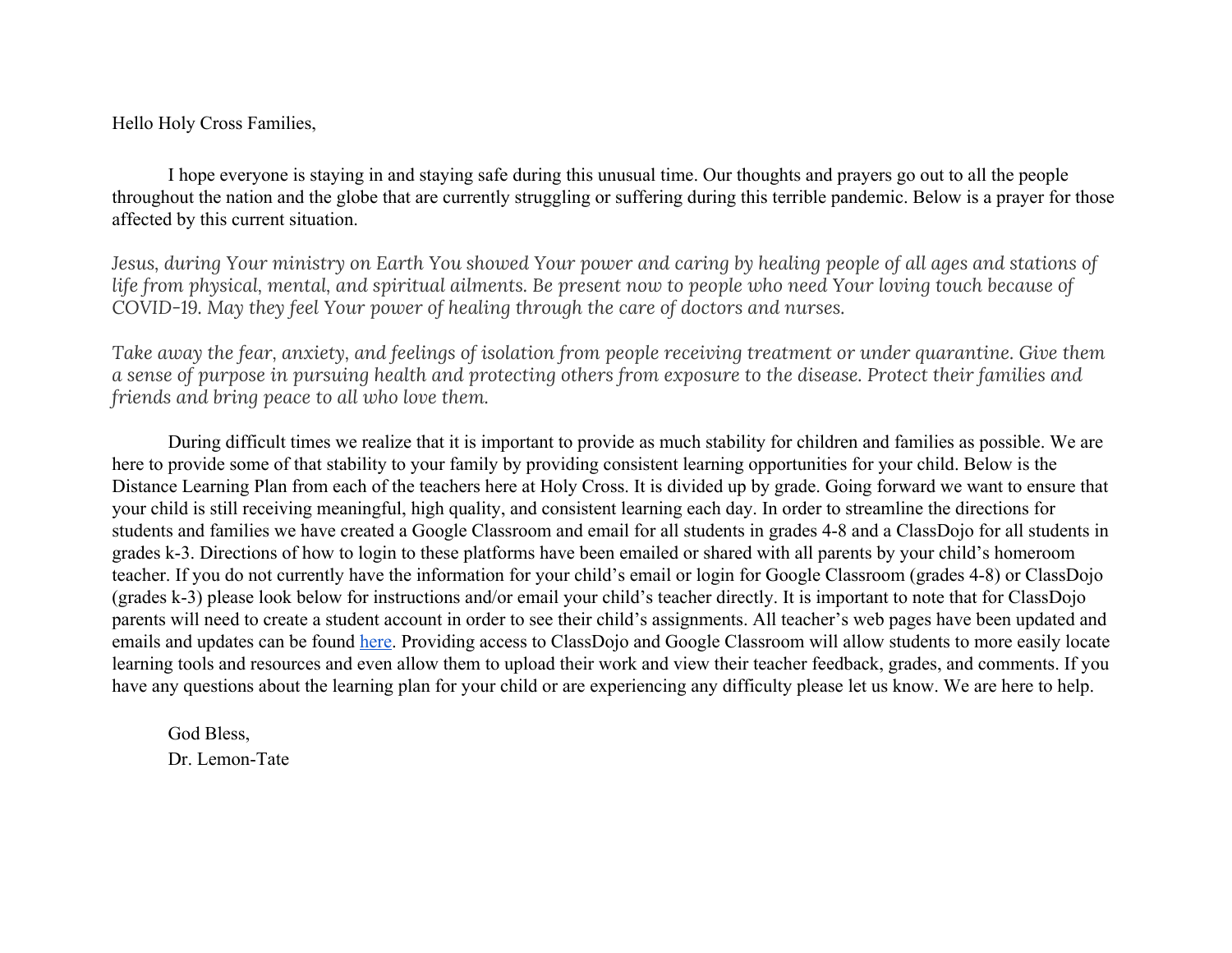**Directions for all parents grades k-3:** ClassDojo information has been sent to or shared with all parents. You create two accounts first, your parent account. This allows teachers to directly communicate with you regarding your child's progress. Second, you create an account for your child. This allows your child to log in, view and submit assignments, and communicate with their teacher. The class codes and directions can be found below under your child's class.

**Directions for all parents grades 4-8:** To set up Google Classroom you first must go to gmail.com and add your child's account. The username and temporary password have been emailed to you by your child's homeroom teacher. The ONLY way to access the Google Classroom using the code provided is to do it through your child's holycrossphila.org email. If you attempt to join the class from another outside account it will **not** allow you to do so. This is a safety measure to ensure members are only Holy Cross students. The steps to access are below\*:

- 1. Using the login information that has been emailed to you create a holycrossphila.org gmail account for your child.
- 2. Using that account, locate the class codes for each teacher and join the classroom.

\*Mr. Ryan is working on a video that I will share with families to show you how to do this if you are unsure. I will be sharing this as soon as it is ready. Thanks Mr. Ryan! In the meantime [this](https://www.youtube.com/watch?v=kUOWFEqSr3w%E2%80%8B.) is a generic clip that shows you how to join Google Classroom (once you are on your holycrossphila.org email).

| K<br>Hello Holy Cross Families,<br>materials on ClassDojo. In order to join ClassDojo please follow the directions below. Three assignments have been<br>email me at $a$ johnson $(a)$ holycrossphila.org if you have any questions. | Grade | <b>Assignments</b>                                                                                                                                                                                                                                                                                 |
|--------------------------------------------------------------------------------------------------------------------------------------------------------------------------------------------------------------------------------------|-------|----------------------------------------------------------------------------------------------------------------------------------------------------------------------------------------------------------------------------------------------------------------------------------------------------|
|                                                                                                                                                                                                                                      |       |                                                                                                                                                                                                                                                                                                    |
| 1. Go to dojo.me                                                                                                                                                                                                                     |       | I hope everyone is well. In order to streamline your child's learning experience I am posting all updates, assignments, and<br>posted thus far. We are also going to be using Zearn for math. Below are directions to logon to Zearn. As always please<br>Directions for Signing up for ClassDojo: |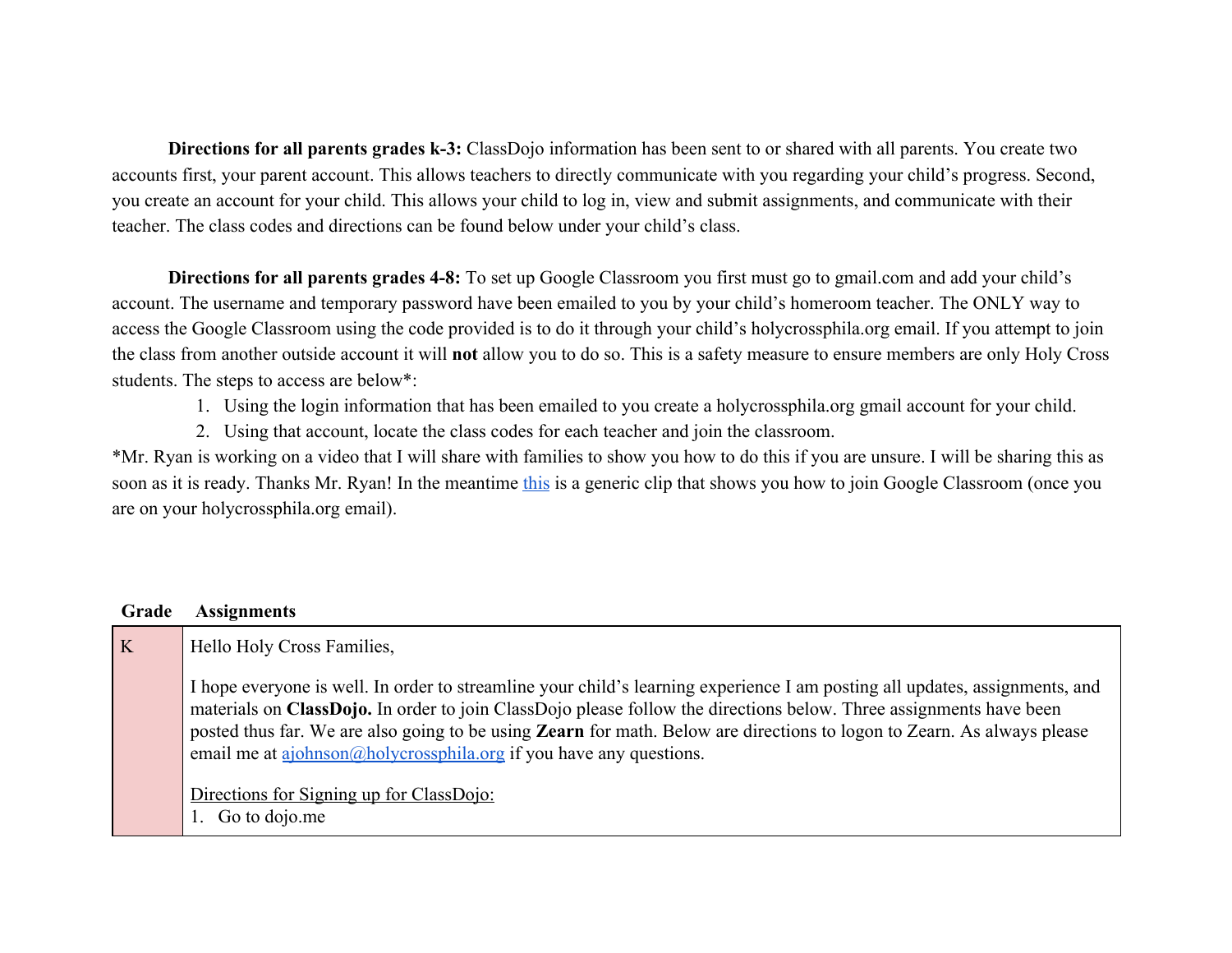2. Click "Enter Text Code", OR tap "I'm a student" on the app

3. Enter the text code WAD FUH to sign in

Parents, an invitation to join class dojo was sent out on March 21st. From there, you need to create an account or sign into an existing one. In order to see assignments posted you have to be logged in as the student.

Journal Everyday

Journal topics are attached below

### **POF** [journal topics.pdf](https://drive.google.com/a/holycrossphila.org/file/d/1YQNb5c0hnrp1_jYxORJyMA1dyzutUCyr/view?usp=drive_web)

### **How to Journal**:

- 1. Draw picture
- 2. Label 3 things in the picture
- 3. Write 1-2 sentences about their drawing using sight words.

## *Ms. Johnson packet 1.pdf*

## **Math**

- 1. Log on to [Zearn.org](https://www.zearn.org/)
- 2. Find student's username and password below

# **[Login Cards – Ms. Johnson – Zearn.pdf](https://drive.google.com/a/holycrossphila.org/file/d/1O-5S0kKm4MIWArR3duTrBc1Ly38DgWbA/view?usp=drive_web)**

3. Class code NA6W6J

Math packet attached below. It will be checked for completion upon return.

# **PDF** [COUNT & ADD.pdf](https://drive.google.com/a/holycrossphila.org/file/d/1JodhD-Nah2zw3F7HBgkCOJ8VdYHwcfgc/view?usp=drive_web)

### **Other online resources**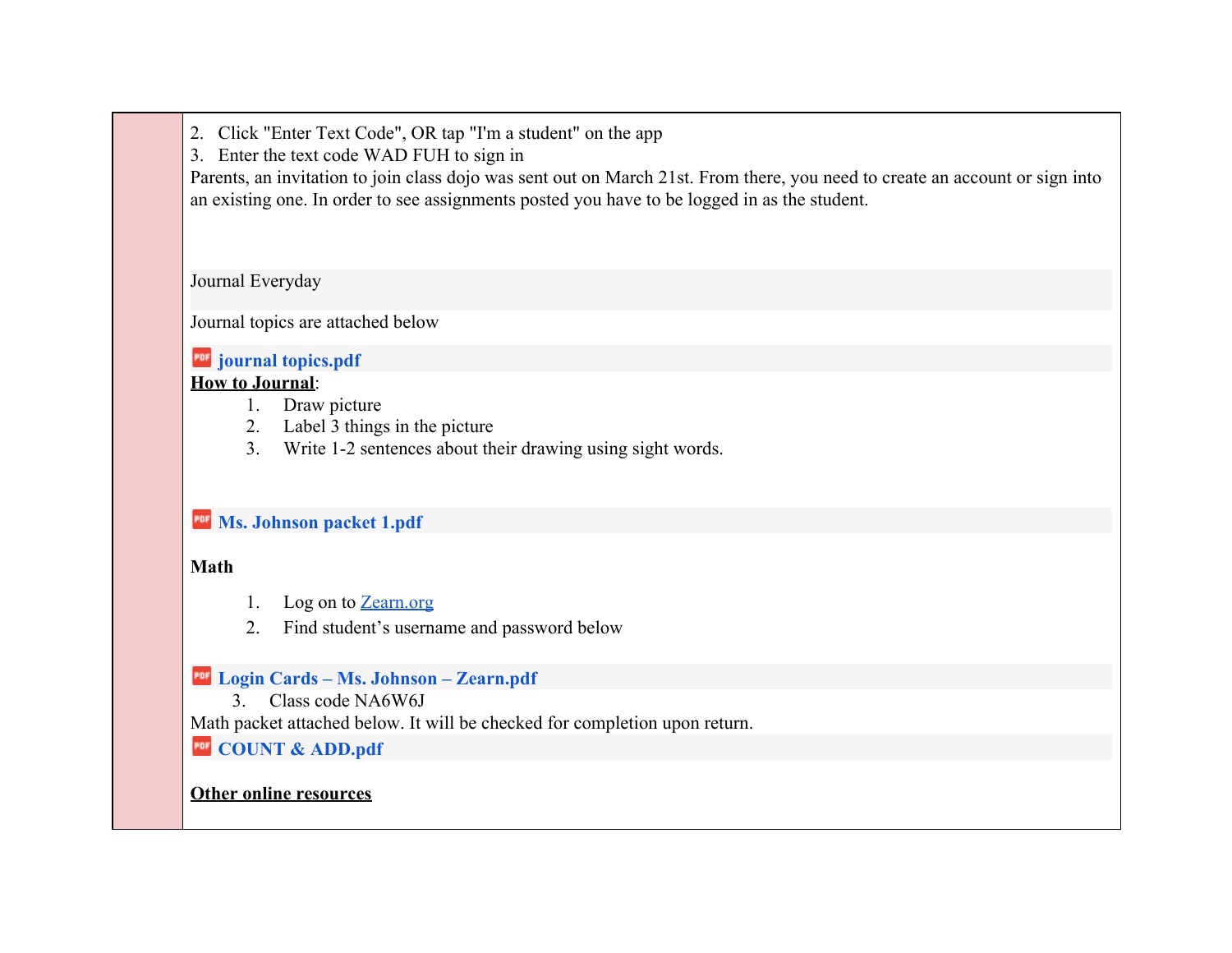1. PBS kids. [click here](https://pbskids.org/games/all-topics/)

### 2. Starfall [click here](https://www.starfall.com/h/index-kindergarten.php)

### **Ms. Daniel's Technology and Library Class**

**Tech**: Check out NASA Kids Club and listen to some stories and complete the maze: <https://www.nasa.gov/stem/womenstem/women-in-technology.html>

**Library**:Listen to the Story: She Persisted by Chelsea Clinton (read by Mrs. Daniel!)via this link: <https://youtu.be/CcvT5MSCxjk>

Then do the activity found here: <https://drive.google.com/open?id=18S2Jj2J-iAJWwklz4aWILhqZuOjDdnPy>

### **Ms. Shollenberger's Additional Reading Support**

Hello parents and students! Please the link below for your student and you may need to create a free account on Scholastic's website. There are 5 days worth of reading activities. All these activities are designed with little to no printing needed on your part. Please email me with any questions or if you are in need of any additional reading help for your child! We will get through this together!  $\sim$ Ms S. [heather.shollenberger@catapultlearning.com](mailto:heather.shollenberger@catapultlearning.com) Kindergarten: <https://classroommagazines.scholastic.com/support/learnathome/grades-prek-k.html>

### **Mr. Panasevich's Music Class**

- 1. Go to Classroom Dojo
- 2. Click on the Kinder and 1st Grade Music Class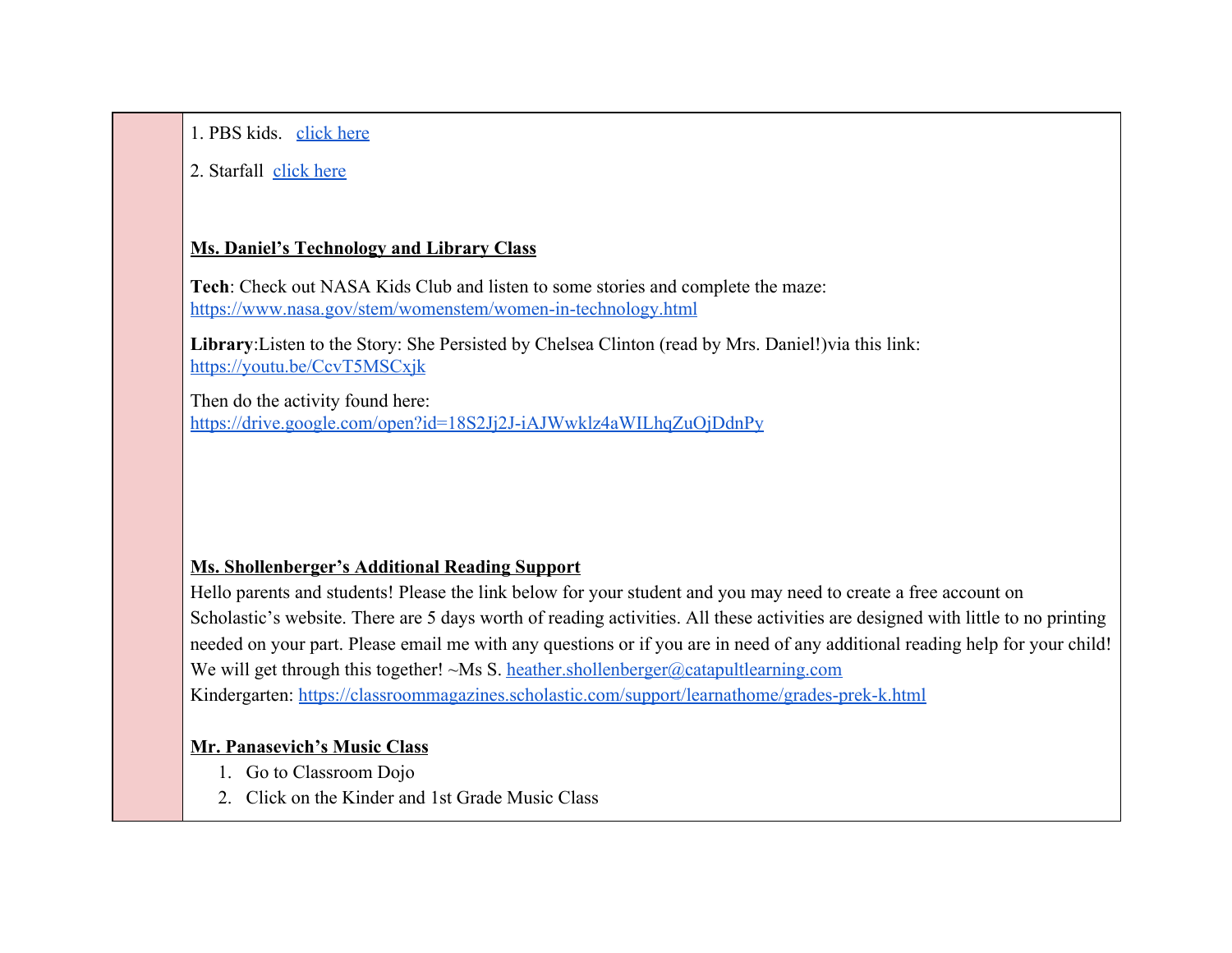|              | 3. Click on the video                                                                                                                                                                                                                                                                                                                                                                                                                                                            |
|--------------|----------------------------------------------------------------------------------------------------------------------------------------------------------------------------------------------------------------------------------------------------------------------------------------------------------------------------------------------------------------------------------------------------------------------------------------------------------------------------------|
| $\mathbf{1}$ | <b>Miss Jane's Class</b><br>March 22, 2020<br>Dear Parents and Guardians,<br>I hope you are well. Please continue to have your child work on the materials distributed March 16, 2020.<br>We will be using Class Dojo, so information can be found there beginning Monday. Have fun exploring the site. There is<br>a helpdesk for parents and for students.                                                                                                                     |
|              | If you have not yet accepted the invitation from March 19, please look for it in your spam/junk mail. Parents, in order to<br>see assignments posted you have to be logged-in as the student. You need to use the class code for that.<br>Student instructions:<br>1. Open ClassDojo app or website: dojo.me<br>2. Click "Enter Text Code", OR tap "I'm a student" on the app<br>3. Enter the text code to sign in<br>4. The code is in the message I sent parents on Class Dojo |
|              | Math:<br>Zearn<br>1. Log on to Zearn.org<br>2. Find student's username and password below<br>a. Grade 1 Zearn Usernames and Passwords<br>Complete work in the packet picked up at school or printed from provided PDF<br><b>Math Work Packet PDF</b><br>Starfall: https://www.starfall.com/h/                                                                                                                                                                                    |
|              | ELA:                                                                                                                                                                                                                                                                                                                                                                                                                                                                             |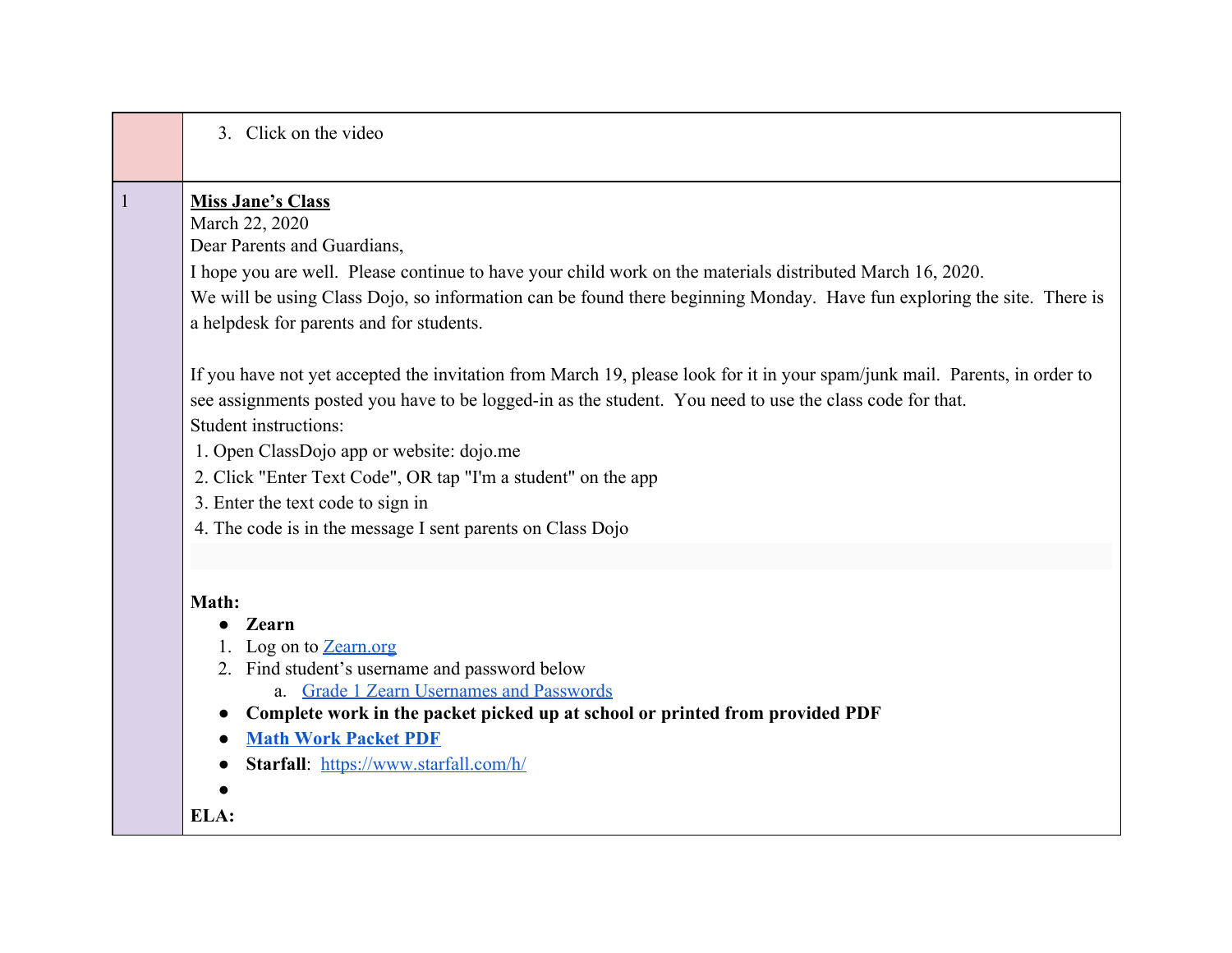- **Starfall**: <https://www.starfall.com/h/>
- **● Complete work in the packet picked up at school or printed from provided PDF**
- **● [ELA Work Packet PDF](https://drive.google.com/open?id=1yyvejjZu8gw6mjll9Rvqq08zTQzivvvz)**
- **● [Writing Work Packet PDF](https://drive.google.com/open?id=1NZQlMLqr3y6aiFZMm5iKmlxFTDc3bOQt)**

#### **Religion:**

- **● [Grade 1 Religion Text Parent Resources](https://www.loyolapress.com/faith-formation/christ-our-life/christ-our-life-2016/parents-and-students/grades-1-8/grades/grade-1)**
	- **○ You can focus on Chapters 15-17**
- **● [Religion Work Packet PDF](https://drive.google.com/open?id=18_nQh6iWgebY9k-0Ll-Wf4Kf1NK9Ro0i)**

#### **Ms. Shollenberger's Additional Reading Support**

Hello parents and students! Please the link below for your student and you may need to create a free account on Scholastic's website. There are 5 days worth of reading activities. All these activities are designed with little to no printing needed on your part. Please email me with any questions or if you are in need of any additional reading help for your child! We will get through this together! ~Ms S.

[heather.shollenberger@catapultlearning.com](mailto:heather.shollenberger@catapultlearning.com)

Grade 1: <https://classroommagazines.scholastic.com/support/learnathome/grades-1-2.html>

### **Mr. Panasevich's Music Class**

- 1. Go to Classroom Dojo
- 2. Click on the Kinder and 1st Grade Music Class
- 3. Click on the video

# **Mrs. Daniel's Technology and Library Class**

**Tech:** Check out NASA Kids Club and listen to some stories and complete the maze:

<https://www.nasa.gov/stem/womenstem/women-in-technology.html>

**Library:** Listen to the Story: She Persisted by Chelsea Clinton (read by Mrs. Daniel!) via this link:

<https://youtu.be/CcvT5MSCxjk>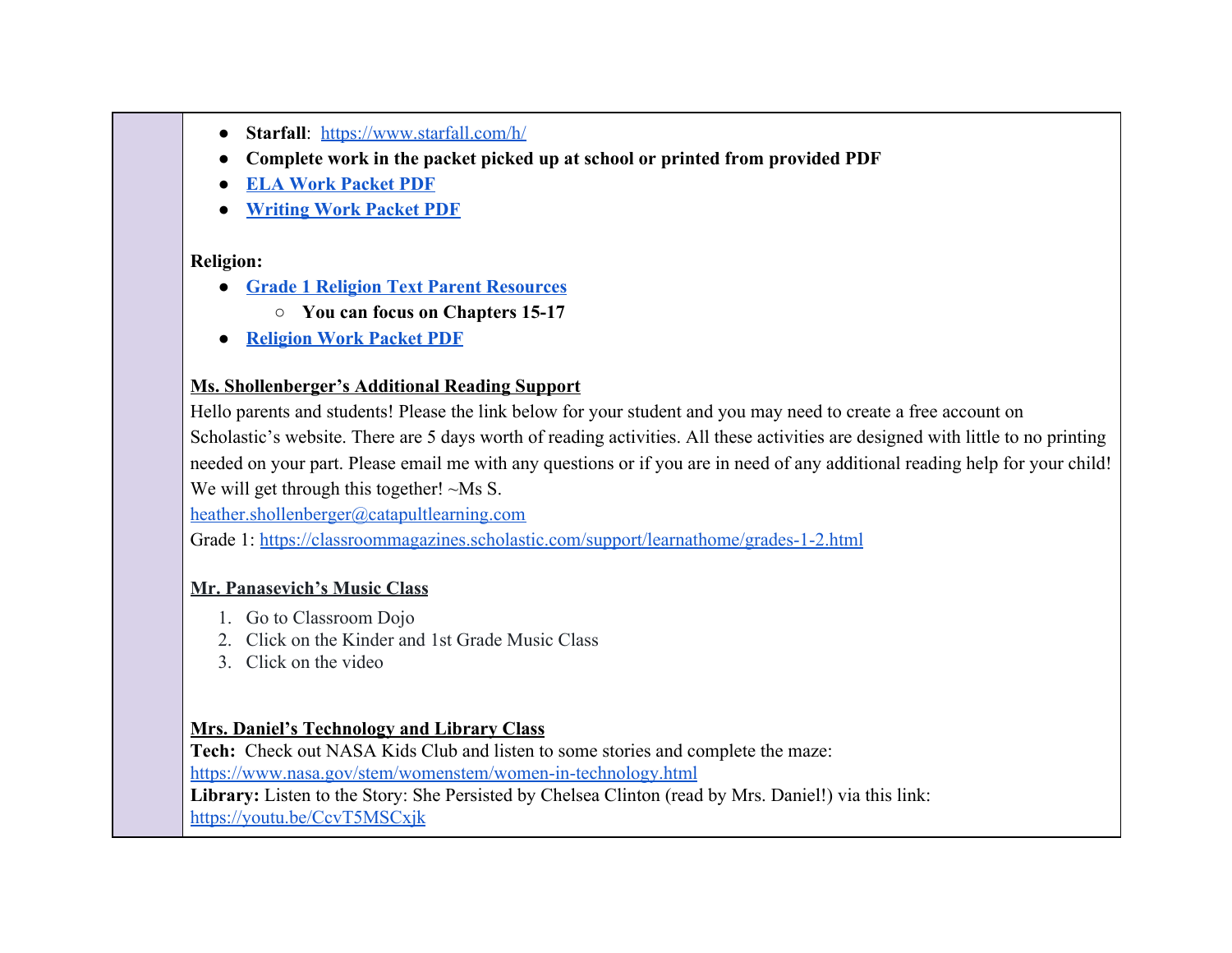|                | Then do the activity found here:<br>https://drive.google.com/open?id=18S2Jj2J-iAJWwklz4aWILhqZuOjDdnPy                                                                                                                                                                                 |
|----------------|----------------------------------------------------------------------------------------------------------------------------------------------------------------------------------------------------------------------------------------------------------------------------------------|
| $\overline{2}$ | Hello Holy Cross Families,<br>I hope everyone is doing well. In order to streamline your child's distance learning we are going to move all<br>communication and work to ClassDojo. ClassDojoan invitation to join ClassDojo was sent to parents on March 22,                          |
|                | 2020. Please check your spam folders in case your invitation was rerouted. Create an account or sign in to an existing<br>one. You will only be able to see directions for assignments given. If you would like to view the actual assignment,<br>please log in as your child/student. |
|                | For Math we will be using Zearn. Grade 2 Classwork:<br>Directions for Zearn:<br>Go to www.zearn.org                                                                                                                                                                                    |
|                | Find your student's username and password:<br><b>For Login Cards - Zearn.pdf ×</b><br>Class code: AZ9H7G                                                                                                                                                                               |
|                | To Join ClassDojo:<br>Go to dojo.me<br>Click "Enter Text Code" or tap "I'm a student on the app<br>Enter class text code: MQY PAO                                                                                                                                                      |
|                | Thank you!Mrs. Hagstotz                                                                                                                                                                                                                                                                |
|                | <b>Ms. Daniel's Technology and Library:</b>                                                                                                                                                                                                                                            |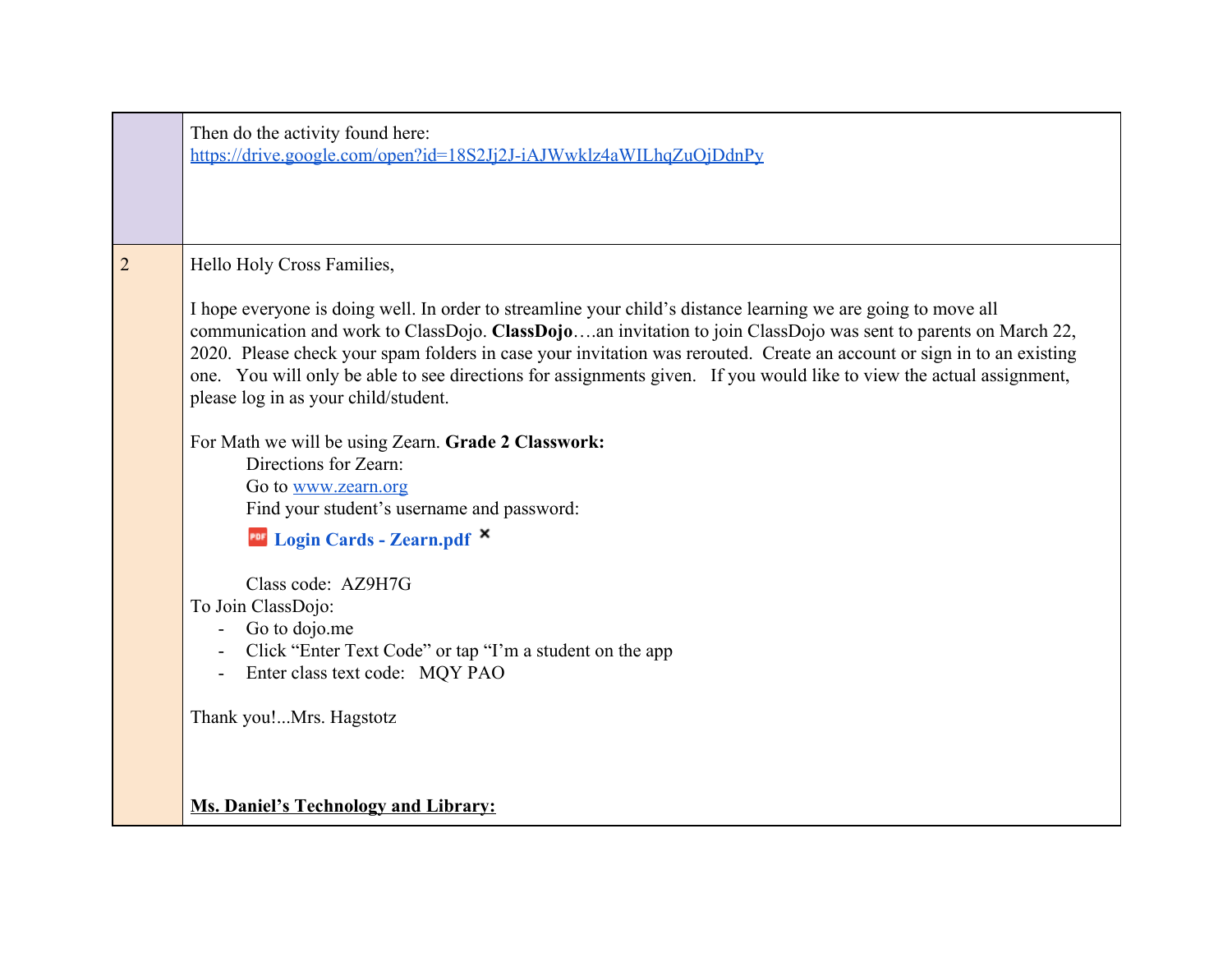|                | Tech: Check out NASA Kids Club and listen to some stories and complete the maze:<br>https://www.nasa.gov/stem/womenstem/women-in-technology.html                                                                                                      |
|----------------|-------------------------------------------------------------------------------------------------------------------------------------------------------------------------------------------------------------------------------------------------------|
|                | Library: Listen to the Story: She Persisted by Chelsea Clinton (read by Mrs. Daniel!) via this link:                                                                                                                                                  |
|                | https://youtu.be/CcvT5MSCxjk                                                                                                                                                                                                                          |
|                | And see the associated activity: https://drive.google.com/open?id=1fHOvA6rmZC03SINv344rgN6x9Ic9l63n                                                                                                                                                   |
|                |                                                                                                                                                                                                                                                       |
|                | <b>Ms. Shollenberger's Additional Reading Support</b>                                                                                                                                                                                                 |
|                | Hello parents and students! Please the link below for your student and you may need to create a free account on                                                                                                                                       |
|                | Scholastic's website. There are 5 days worth of reading activities. All these activities are designed with little to no printing                                                                                                                      |
|                | needed on your part. Please email me with any questions or if you are in need of any additional reading help for your child!                                                                                                                          |
|                | We will get through this together! $\sim$ Ms S.                                                                                                                                                                                                       |
|                | heather.shollenberger@catapultlearning.com                                                                                                                                                                                                            |
|                | Grade 2:                                                                                                                                                                                                                                              |
|                | https://classroommagazines.scholastic.com/support/learnathome/grades-1-2.html                                                                                                                                                                         |
|                | Mr. Panasevich's Music Class                                                                                                                                                                                                                          |
|                | 1. Go to Classroom Dojo                                                                                                                                                                                                                               |
|                | 2. Click on the 2nd and 3rd Grade Music Class                                                                                                                                                                                                         |
|                | 3. Click on the video                                                                                                                                                                                                                                 |
|                |                                                                                                                                                                                                                                                       |
| $\overline{3}$ | Hello Parents,                                                                                                                                                                                                                                        |
|                |                                                                                                                                                                                                                                                       |
|                | In order to streamline communication for what students can work on you can find everything you need to know each week                                                                                                                                 |
|                | by looking at my webpage found here. Also, I have created two different accounts to support your students in distance                                                                                                                                 |
|                | learning. First, you should have received a welcome email from Classroom Dojo. This email was sent to parents to allow                                                                                                                                |
|                | you to enroll your child into the virtual Classroom Dojo. There students and parents can find the weekly assignments and<br>get feedback and grades for their progress. Second, I have created Zearn accounts for all students. Zearn is aligned with |
|                | Eureka Math and provides students with everything they need to continue their learning in math! Both of these sites allow                                                                                                                             |
|                |                                                                                                                                                                                                                                                       |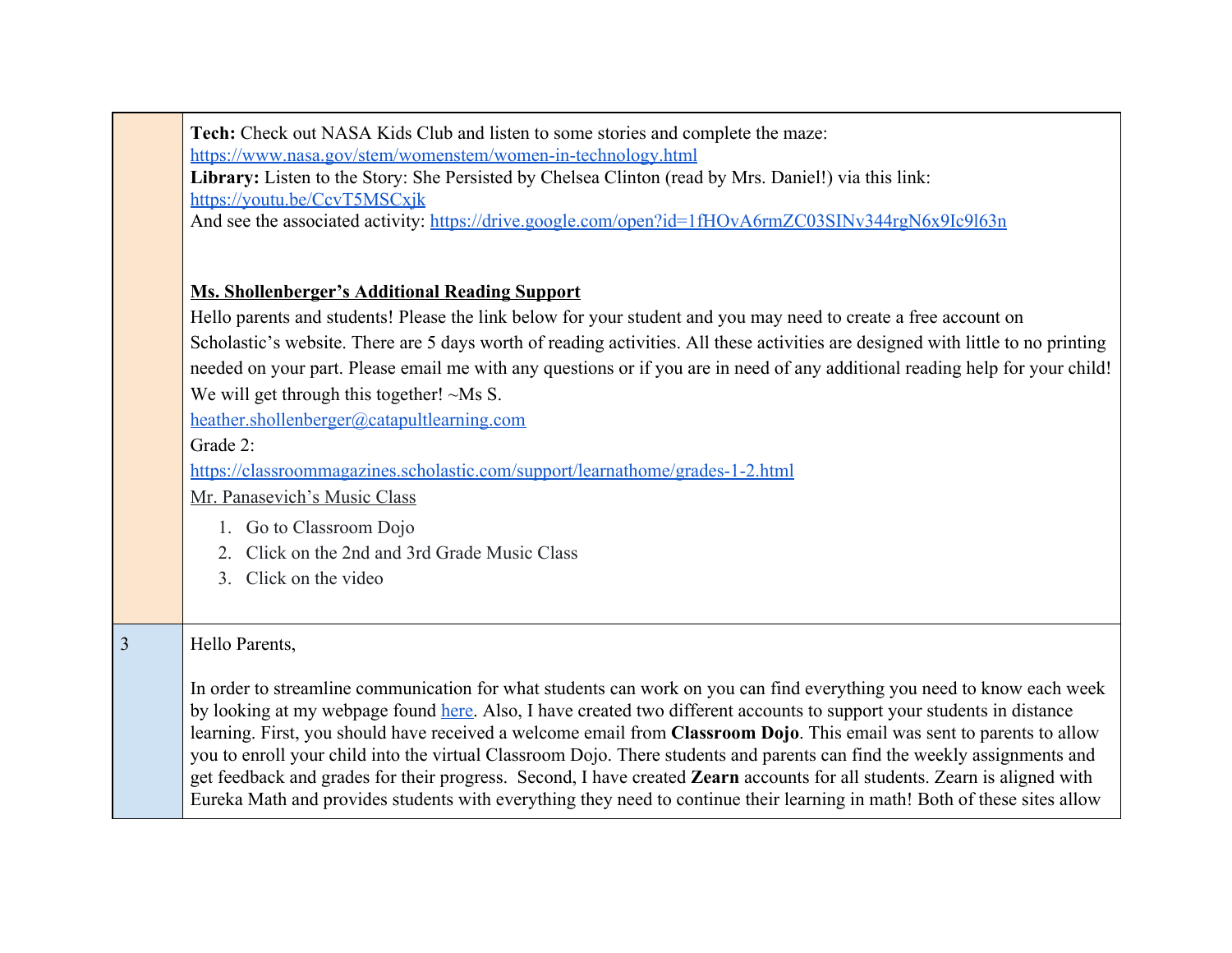students to upload their work to be graded. If you do not have a login for Classroom Dojo or Zearn please email me at gjazdzewski@holycrossphila.org so I can resend you the information.

\*Both [Zearn](https://www.zearn.org/) and [ClassDojo](https://www.classdojo.com/) are accessible on a phone, desktop, or laptop.

To Join ClassDojo please do the following:

Go to dojo.me

- Click "Enter Text Code" or tap "I'm a student on the app

Enter class text code: NDH IGF

Math - **Zearn** - We are starting with Mission 5 and completing a lesson a day. Reading/Social Studies - On **ClassDojo** there will be an article with questions posted each day. Journal - On **ClassDojo**. Topics for this week are already posted. Spelling - You have your Speller, so continue to your next lesson.

## **Mrs. Daniel's Technology Class**

**Tech:**<https://studio.code.org/sections/LCSZRB>Please complete Lesson 7 and 8 - Please email me for password or with any questions. ([ndaniel@holycrossphila.org](mailto:ndaniel@holycrossphila.org)) **Library:** Listen to the Story: She Persisted by Chelsea Clinton (read by Mrs. Daniel!)via this link: <https://youtu.be/CcvT5MSCxjk>

And see the associated activity: <https://drive.google.com/open?id=1fHOvA6rmZC03SINv344rgN6x9Ic9l63n>

### **Ms. Shollenberger's Additional Reading Support**

Hello parents and students! Please the link below for your student and you may need to create a free account on Scholastic's website. There are 5 days worth of reading activities. All these activities are designed with little to no printing needed on

your part. Please email me with any questions or if you are in need of any additional reading help for your child! We will get through this together! ~Ms S.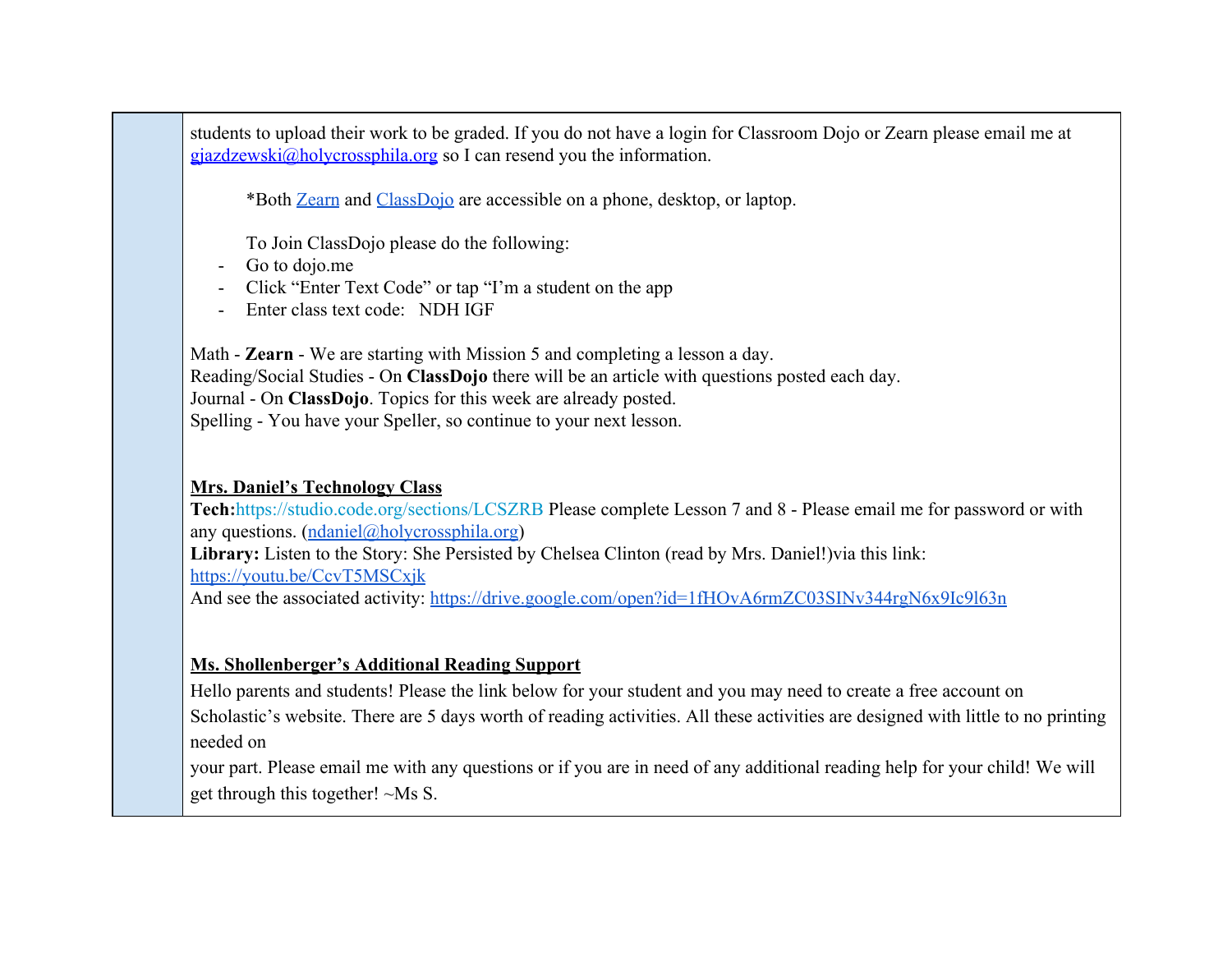|                | https://classroommagazines.scholastic.com/support/learnathome/grades-3-5.html<br>heather.shollenberger@catapultlearning.com                                                                                                                                                                                                                                                                                                                                                                                                                                                                                                                                                                                              |
|----------------|--------------------------------------------------------------------------------------------------------------------------------------------------------------------------------------------------------------------------------------------------------------------------------------------------------------------------------------------------------------------------------------------------------------------------------------------------------------------------------------------------------------------------------------------------------------------------------------------------------------------------------------------------------------------------------------------------------------------------|
|                | <b>Mr. Panasevich's Music Class</b><br>1. Go to Classroom Dojo<br>2. Click on the 2nd and 3rd Grade Music Class<br>3. Click on the video                                                                                                                                                                                                                                                                                                                                                                                                                                                                                                                                                                                 |
| $\overline{4}$ | Hello 4th Grade Families,<br>We will begin transitioning to Google Classroom this week. If you have not received the login information for your child<br>yet you will be getting an email shortly with first their google email, login, and password. Second, they will get the<br>classroom code. The work below was given last week but was meant to last for 2 weeks. So please continue to work on<br>this while Google Classroom is being set up. If you have any questions please let me know.                                                                                                                                                                                                                     |
|                | Math: Students should complete math three or four worksheets each day. The activities are on the printable worksheets on<br>the link below:<br>https://drive.google.com/file/d/1FoLx75d7SQ92mR9wG-tCehN2z3cOlnAH/view?usp=sharing                                                                                                                                                                                                                                                                                                                                                                                                                                                                                        |
|                | Science: Project - Make a bridge out of recyclable materials that will support two of their <i>Treasures</i> textbooks. Bonding<br>materials such as glue or string will not be deducted as they are not recyclable but are necessary for the build. The rubric<br>listing the criterion is also attached in order for you and your child to review all the requirements. Please note that the<br>base should be no larger than one foot by two feet in order to accommodate all the students' displays in the classroom.<br>The project is due upon our return to school. Students must complete the worksheet on the link below.<br>https://drive.google.com/file/d/1trS9Y1CXjLnEg5v2mq-mImpcN7dghBRg/view?usp=sharing |
|                | Bridge Criterion is on the link below.                                                                                                                                                                                                                                                                                                                                                                                                                                                                                                                                                                                                                                                                                   |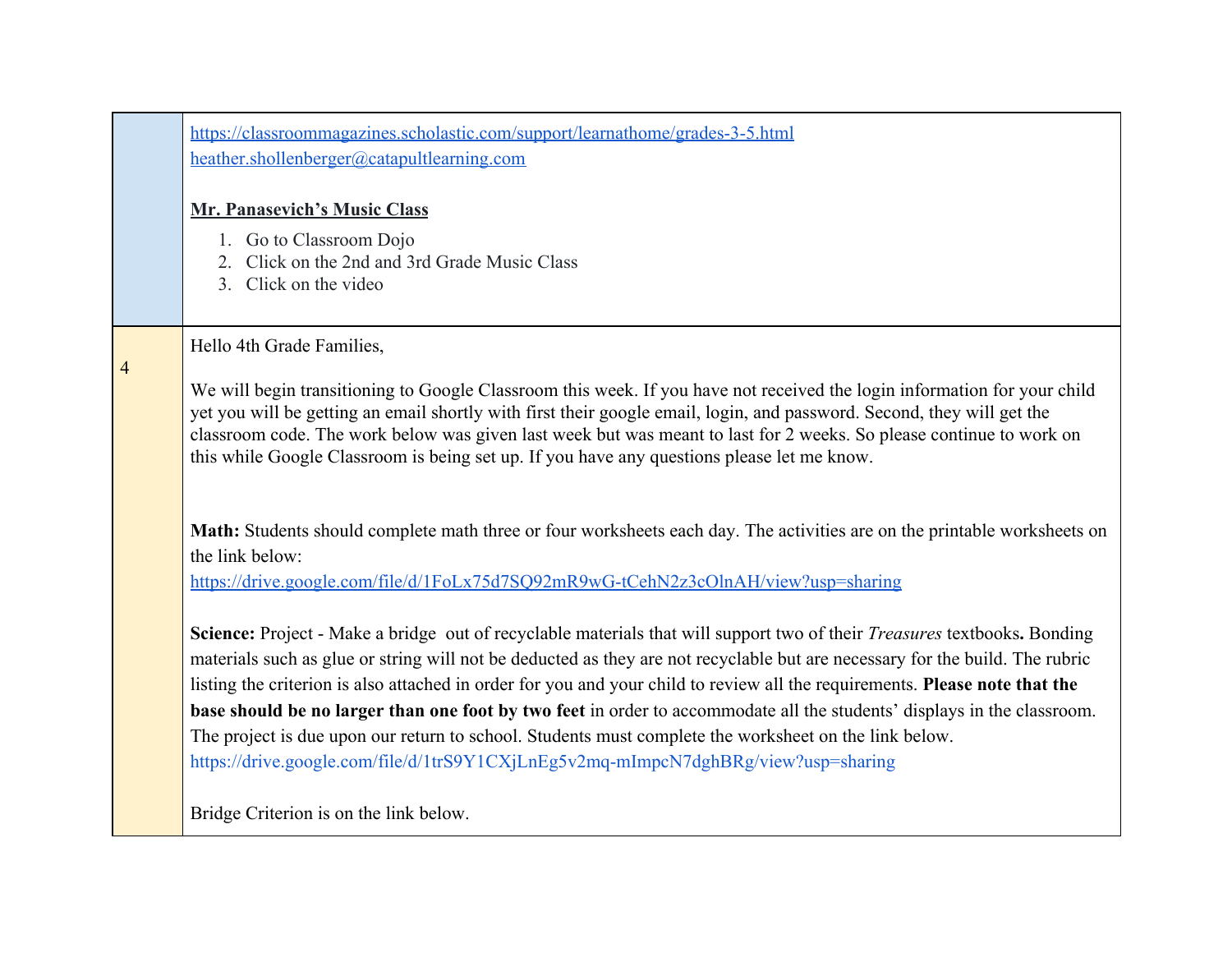[https://drive.google.com/file/d/1xmbnaFF4Z\\_1K2\\_dI4orLCDEUomr9rGlb/view?usp=sharing](https://drive.google.com/file/d/1xmbnaFF4Z_1K2_dI4orLCDEUomr9rGlb/view?usp=sharing)

**Reading: Project - Read a book and make a book in a bag report. Criterion for the report is indicated in the link below.** Please note that the book may not be a graphic novel such as Big Nate, Diary of a Wimpy kid, Sponge Bob Underpants, etc.<https://drive.google.com/file/d/12q0qtR2AWM77prqIEQo2E4rGt2epWDZP/view?usp=sharing>

**Writing:** Biography - Choose a famous person of interest. Follow the pages in the packet below to write his or her biography.

**Social Studies** - study for quiz on lesson 18 upon return to school.

**Week 1:** read lesson 19. Define key words, identify key people, places, and events on page 98. Answer review questions on page 102. Study for test on lessons 19 & 20

**Week 2:** read lesson 20. Define key words, identify key people places and events on page 103. Answer review questions on page 107. Study for test on lesson 19 & 20.

### **Ms. Daniel's Technology and Library Class:**

**Tech**: Students will complete Lesson 10 and 11<https://studio.code.org/sections/YHKNKN> Bonus Activity: Take a pic and email it to me if you created it: [https://cms-tc.pbskids.org/global/Cyberchase\\_Make-Matts-Coder-Decoder.pdf?mtime=20180711110156](https://cms-tc.pbskids.org/global/Cyberchase_Make-Matts-Coder-Decoder.pdf?mtime=20180711110156) **Library**: Students will work on non fiction comprehension assigned to their class. Please email me for password or any questions about this or coding (ndaniel@holycrossphila.org) **[www.readworks.org/student](http://www.readworks.org/student) class code: EM2DZ7**

**Ms. Shollenberger's Additional Reading Support**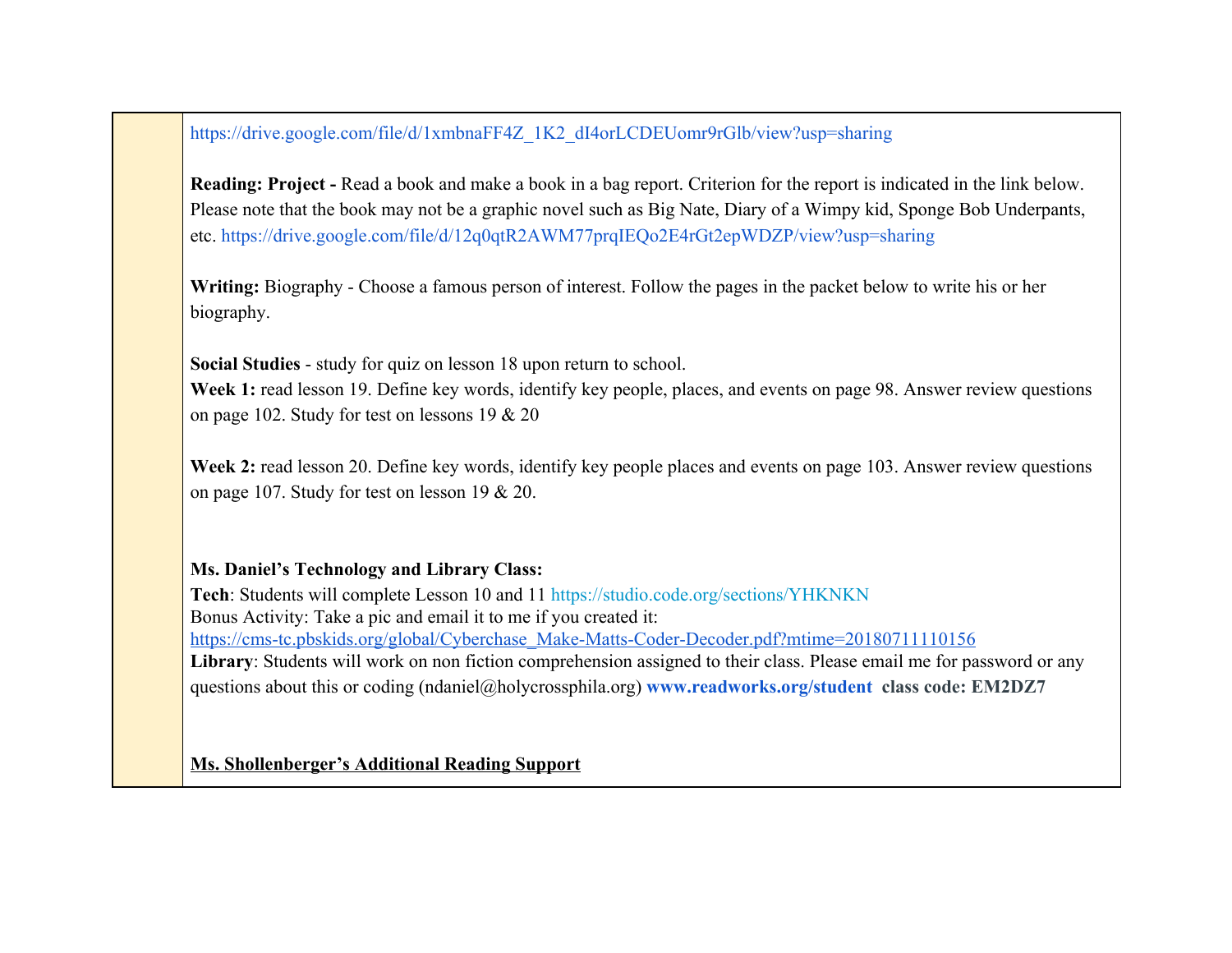|   | Hello parents and students! Please the link below for your student and you may need to create a free account on<br>Scholastic's website. There are 5 days worth of reading activities. All these activities are designed with little to no printing<br>needed on<br>your part. Please email me with any questions or if you are in need of any additional reading help for your child! We will<br>get through this together! ~Ms S.<br>https://classroommagazines.scholastic.com/support/learnathome/grades-3-5.html<br>heather.shollenberger@catapultlearning.com<br>Mr. Panasevich's Music Class<br>1. Click on YouTube link for bucket drum lesson. https://www.youtube.com/watch?v=ZjpxPwUm99c&t=719s<br>2. Check on google classroom later in the week for additional materials. |
|---|---------------------------------------------------------------------------------------------------------------------------------------------------------------------------------------------------------------------------------------------------------------------------------------------------------------------------------------------------------------------------------------------------------------------------------------------------------------------------------------------------------------------------------------------------------------------------------------------------------------------------------------------------------------------------------------------------------------------------------------------------------------------------------------|
| 5 | This week we will continue using Google Classrooms. Students should check the classroom daily for instructions because<br>they will have daily assignments/lessons. We are going to begin using Zearn for online math and Discovery Ed for online<br>science. All login information will be found on the google classroom site along with instruction. I'll be posting homework<br>on my Holy Cross website. Reminder students may upload completed assignments directly on Google Classroom, take<br>pictures and email me their finished product or share links through Google. Please email me with any questions or<br>concerns: sschubert@holycrossphila.org                                                                                                                     |
|   | <b>Ms. Daniel's Technology and Library Class:</b><br>Tech: Students will complete Lesson 10 and 11<br>https://studio.code.org/sections/MJVBNB<br>Bonus Activity: Take a pic and email it to me if you created it:<br>https://cms-tc.pbskids.org/global/Cyberchase Make-Matts-Coder-Decoder.pdf?mtime=20180711110156<br>Library: Students will work on non fiction comprehension assigned to their class. Please email me for password or with<br>any coding questions(ndaniel@holycrossphila.org) www.readworks.org/student<br>class code: PBQWTK                                                                                                                                                                                                                                     |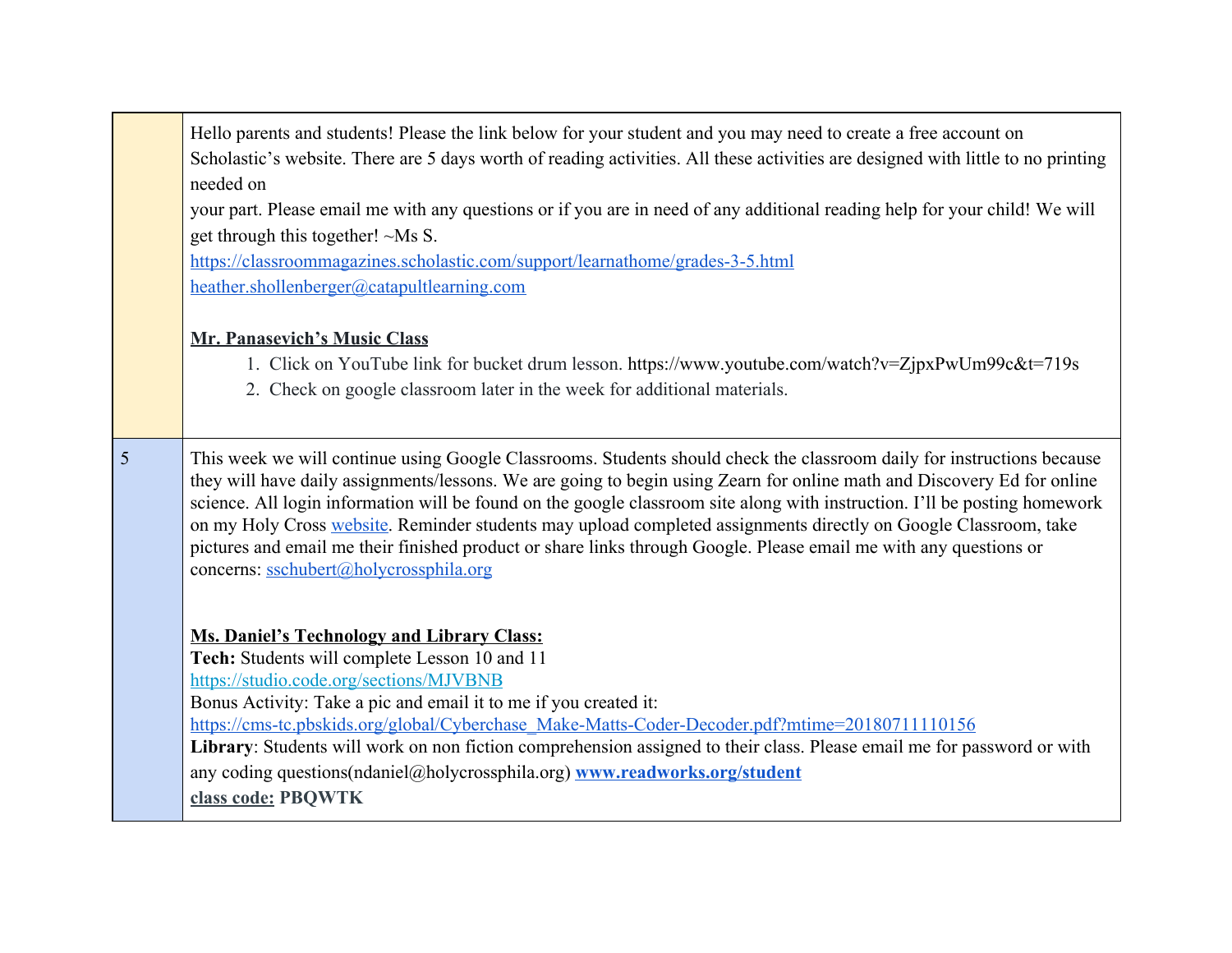### **Ms. Shollenberger's Additional Reading Support**

Hello parents and students! Please the link below for your student and you may need to create a free account on Scholastic's website. There are 5 days worth of reading activities. All these activities are designed with little to no printing needed on

your part. Please email me with any questions or if you are in need of any additional reading help for your child! We will get through this together! ~Ms S.

<https://classroommagazines.scholastic.com/support/learnathome/grades-3-5.html> [heather.shollenberger@catapultlearning.com](mailto:heather.shollenberger@catapultlearning.com)

### **Mr. Rod's Art Class [rnunez@holycrossphila.org](https://docs.google.com/document/u/3/d/1beLHm9XFxClXLxdqcamuQfu4SYTECIOm-kVy9fR0J_U/edit?ouid=116731692186764124500&usp=docs_home&ths=true&authuser=2)**

Google Classroom Code: nlkdhdf

Please use the assignments listed below if Google Classroom code does not work. Remember students need to use their school issues emails in order to sign into any Google Classroom. An outside account will not allow students to sign in.

Students will choose one assignment due for every Art class we have per week. Students who have Art twice a week will have two assignments per week. Projects are due by  $04/02/2020$  or  $04/03/2020$ . Feel free to contact me with questions. Some assignments involve the Pinterest App. Mr. Rod's Class Resource.<https://www.pinterest.com/rodnedu/>

**Assignment selection:** Choose one project for every art class day we have.

### -**Sketchbook/Free-drawings/Study:**

**-Watch a video from ( Artist Videos ) Section on Pinterest App**: Students can respond with a drawing or in a brief written paragraph.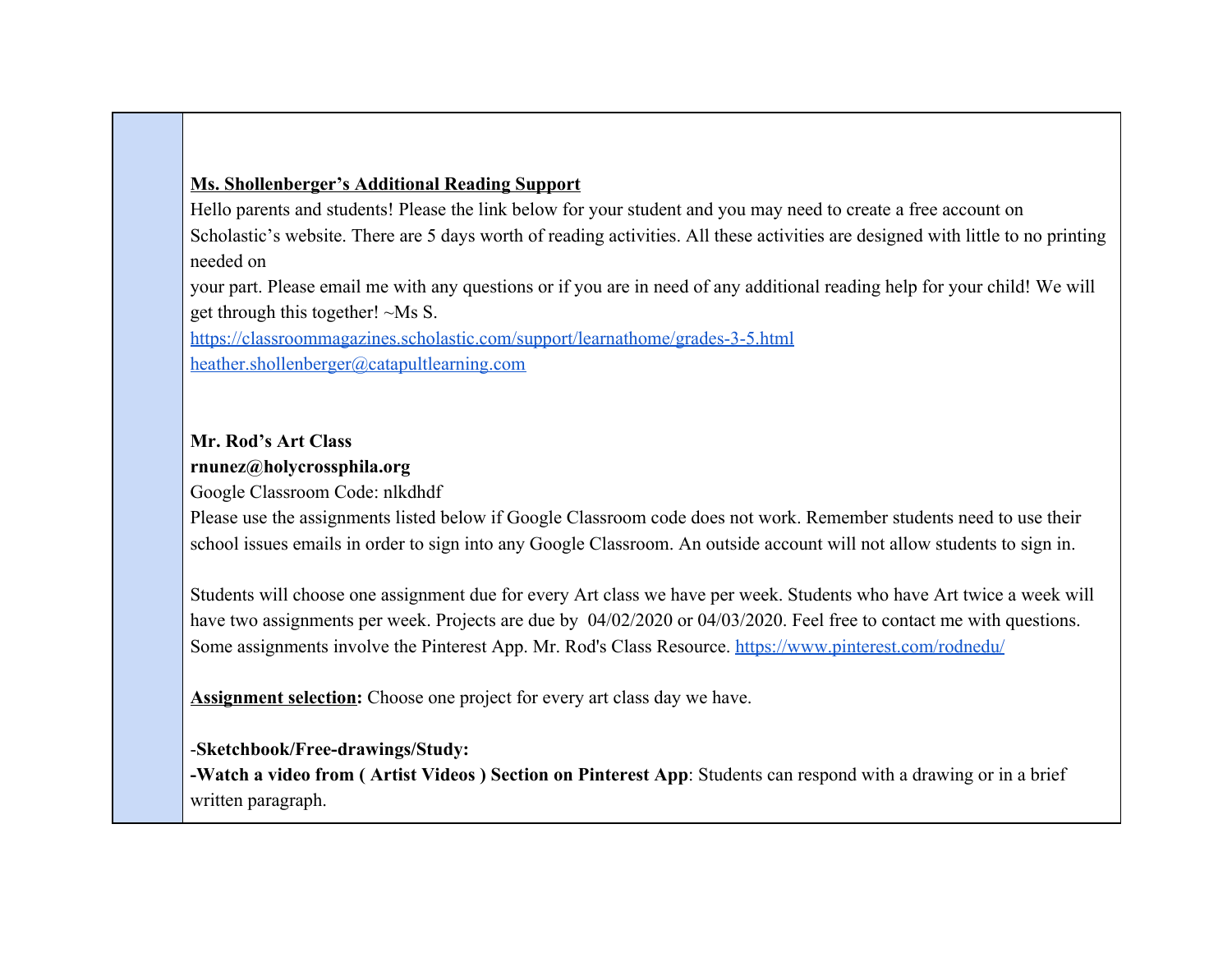|   | -Take 20 pictures: This can include nature, animals, people, things, places, and documentation.<br>-Find 5 Artists: Use Pinterest App to continue our topic of interest.                                                                                                                                                                                                                                                                                                                                                                                   |
|---|------------------------------------------------------------------------------------------------------------------------------------------------------------------------------------------------------------------------------------------------------------------------------------------------------------------------------------------------------------------------------------------------------------------------------------------------------------------------------------------------------------------------------------------------------------|
|   | -Continue our research/topics of interest on the Pinterest App. Create a Pinterest folder and collect at least 10-20                                                                                                                                                                                                                                                                                                                                                                                                                                       |
|   | images.                                                                                                                                                                                                                                                                                                                                                                                                                                                                                                                                                    |
|   | -Contact me if you have any alternative projects or ideas you would like to turn in for your Art grade!                                                                                                                                                                                                                                                                                                                                                                                                                                                    |
|   | Mr. Panasevich's Music Class                                                                                                                                                                                                                                                                                                                                                                                                                                                                                                                               |
|   | 1. Click on YouTube link for bucket drum lesson. https://www.youtube.com/watch?v=ZjpxPwUm99c&t=719s<br>2. Check on google classroom later in the week for additional materials.                                                                                                                                                                                                                                                                                                                                                                            |
|   |                                                                                                                                                                                                                                                                                                                                                                                                                                                                                                                                                            |
| 6 | Tech: Students will work on Lesson 9 & 10 https://studio.code.org/sections/WRFYSW<br>Library: Students will work on non fiction comprehension assigned to their class. Please email me for password<br>(ndaniel@holycrossphila.org) www.readworks.org/student<br>class code: V436B7                                                                                                                                                                                                                                                                        |
|   | <b>Religion:</b> There are study packets in the school lobby which cover the next lessons that we would have covered if we had<br>been in school. Please read and complete these packets. There are questions to be answered as you read the text. There are<br>also review questions at the end of the packets. As the week advances there will be additional work in the Social Studies<br>folder at Mr. Ryan's website. Thanks in advance for all your efforts in completing this work. Please bring your completed<br>packet when we return to school. |
|   | Social Studies/Religion: Going forward all work is available on Google Classroom. You can also view Mrs. Iacovelli's<br>web page for updates. The class codes are as follows:                                                                                                                                                                                                                                                                                                                                                                              |
|   | Grade 6: ivccqjh                                                                                                                                                                                                                                                                                                                                                                                                                                                                                                                                           |
|   | Grade 7: uln7swi                                                                                                                                                                                                                                                                                                                                                                                                                                                                                                                                           |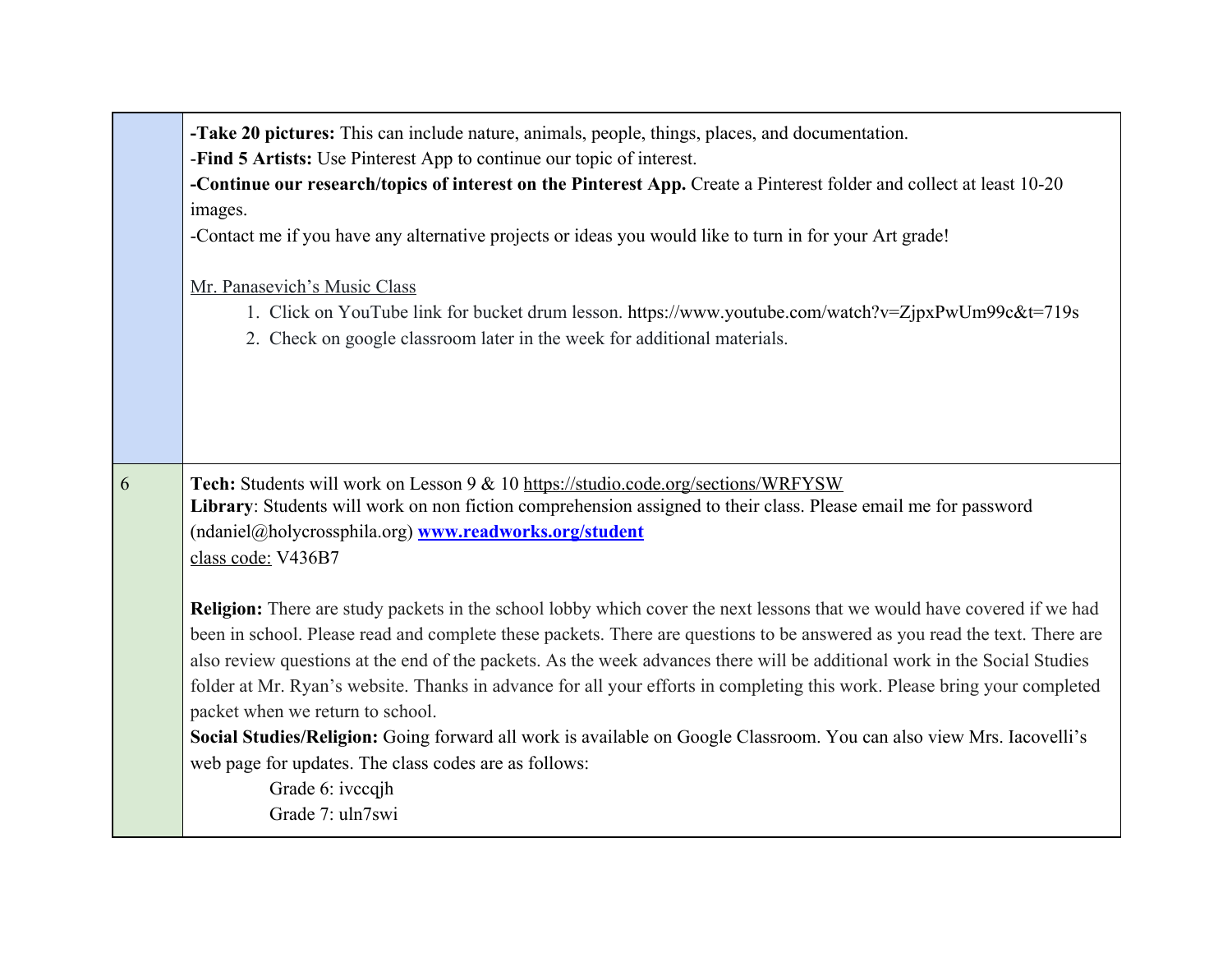Grade 8: 6tz65uw

**Eureka Math:** Class code- pluktyh

Please Join your Google Classroom for daily assignments by 9am.

Join the Khan Academy Classroom for upcoming assignments, if you have not already.

1) Search Khan Academy in your internet browser

2) Select Join using the code: **9K97H7HP**

3) Complete ALL assignments daily for full credit before the following assignment.

<https://www.khanacademy.org/join/9K97H7HP>

Science: Class code: ziie4ag.

Please Join your Google Classroom for daily assignments by 9am. Work must be submitted before 9am on the following day. If there is an issue with this please let us know.

**ELA: This week all assignments will be mapped out using Google Classroom. The 6th grade ELA class code is: fm2dcwe. Please sign on with the Holy Cross gmail that was assigned to you over the weekend, and join our Google Classroom as soon as possible. Here is a short clip on how to join a Google Classroom as a student: [https://www.youtube.com/watch?v=kUOWFEqSr3w.](https://www.youtube.com/watch?v=kUOWFEqSr3w)**

Monday: complete a second packet assigned to you on Quill.org Tuesday: read "Halsted Street Car" article posted on CommonLit, and complete assignment posted on Google Classroom Wednesday: complete and submit *Bud, Not Buddy* assignment posted on Google Classroom Thursday: complete 4 reading passages of reading/questions on readtheory.org Friday: read chapters 9-10 in *Bud, Not Buddy*

**Mr. Rod's Art Class [rnunez@holycrossphila.org](https://docs.google.com/document/u/3/d/1beLHm9XFxClXLxdqcamuQfu4SYTECIOm-kVy9fR0J_U/edit?ouid=116731692186764124500&usp=docs_home&ths=true&authuser=2)**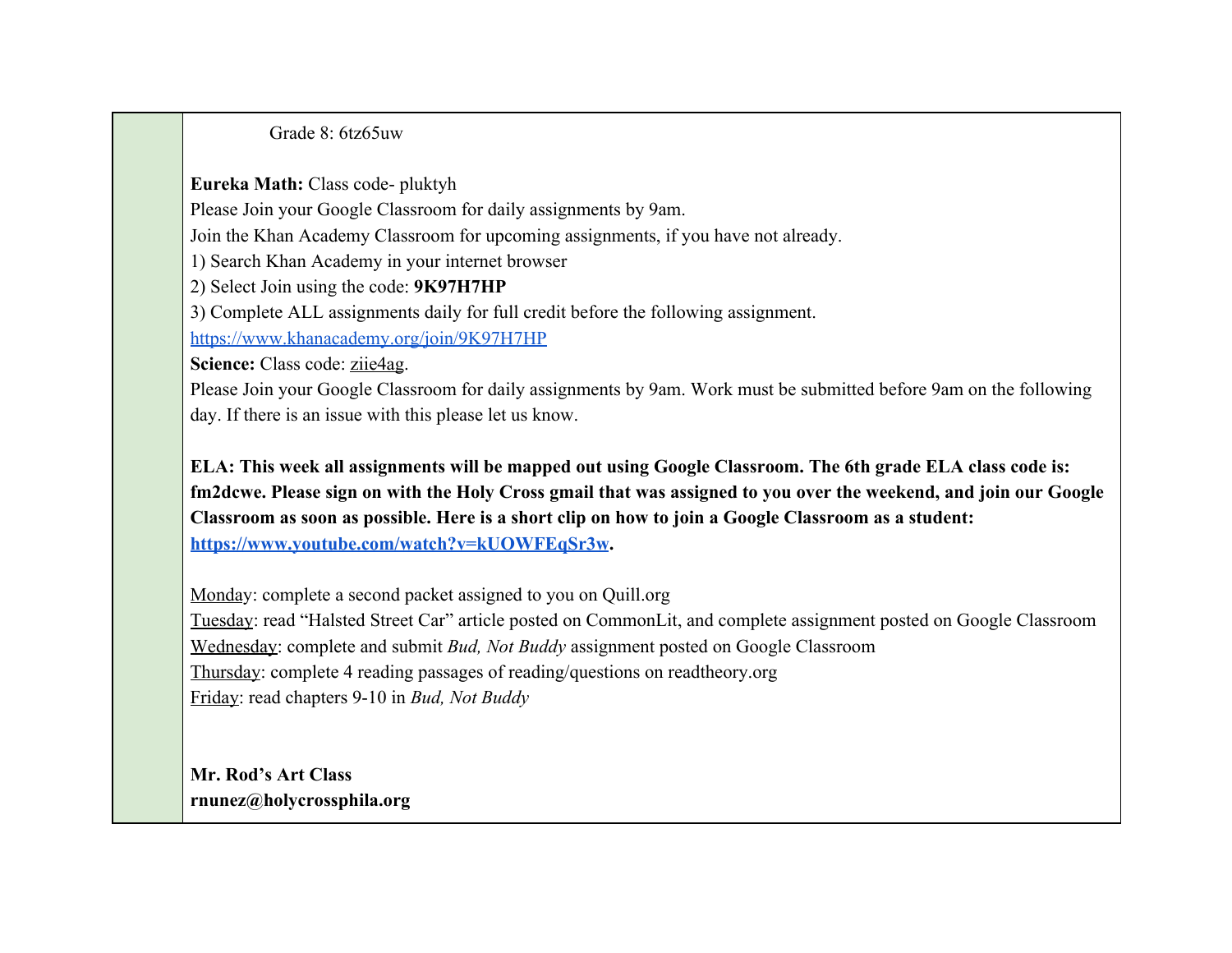|                | Google Classroom Code: nlkdhdf<br>Please use the assignments listed below if Google Classroom code does not work. Remember students need to use their<br>school issues emails in order to sign into any Google Classroom. An outside account will not allow students to sign in.                                                                                                                                                                                                                                                                                                                                                                                                                                                                                                                                       |
|----------------|------------------------------------------------------------------------------------------------------------------------------------------------------------------------------------------------------------------------------------------------------------------------------------------------------------------------------------------------------------------------------------------------------------------------------------------------------------------------------------------------------------------------------------------------------------------------------------------------------------------------------------------------------------------------------------------------------------------------------------------------------------------------------------------------------------------------|
|                | Students will choose one assignment due for every Art class we have per week. Students who have Art twice a week will<br>have two assignments per week. Projects are due by 04/02/2020 or 04/03/2020. Feel free to contact me with questions.<br>Some assignments involve the Pinterest App. Mr. Rod's Class Resource. https://www.pinterest.com/rodnedu/                                                                                                                                                                                                                                                                                                                                                                                                                                                              |
|                | <b>Assignment selection:</b> Choose one project for every art class day we have.                                                                                                                                                                                                                                                                                                                                                                                                                                                                                                                                                                                                                                                                                                                                       |
|                | -Sketchbook/Free-drawings/Study:<br>-Watch a video from (Artist Videos) Section on Pinterest App: Students can respond with a drawing or in a brief<br>written paragraph.<br>-Take 20 pictures: This can include nature, animals, people, things, places, and documentation.<br>-Find 5 Artists: Use Pinterest App to continue our topic of interest.<br>-Continue our research/topics of interest on the Pinterest App. Create a Pinterest folder and collect at least 10-20<br>images.<br>-Contact me if you have any alternative projects or ideas you would like to turn in for your Art grade!<br>Mr. Panasevich's Music Class<br>1. Click on YouTube link for bucket drum lesson. https://www.youtube.com/watch?v=ZjpxPwUm99c&t=719s<br>2. Check on google classroom later in the week for additional materials. |
| $\overline{7}$ | Tech: Students will work on Lessons 14 & 15 https://studio.code.org/sections/MYBBRP                                                                                                                                                                                                                                                                                                                                                                                                                                                                                                                                                                                                                                                                                                                                    |
|                |                                                                                                                                                                                                                                                                                                                                                                                                                                                                                                                                                                                                                                                                                                                                                                                                                        |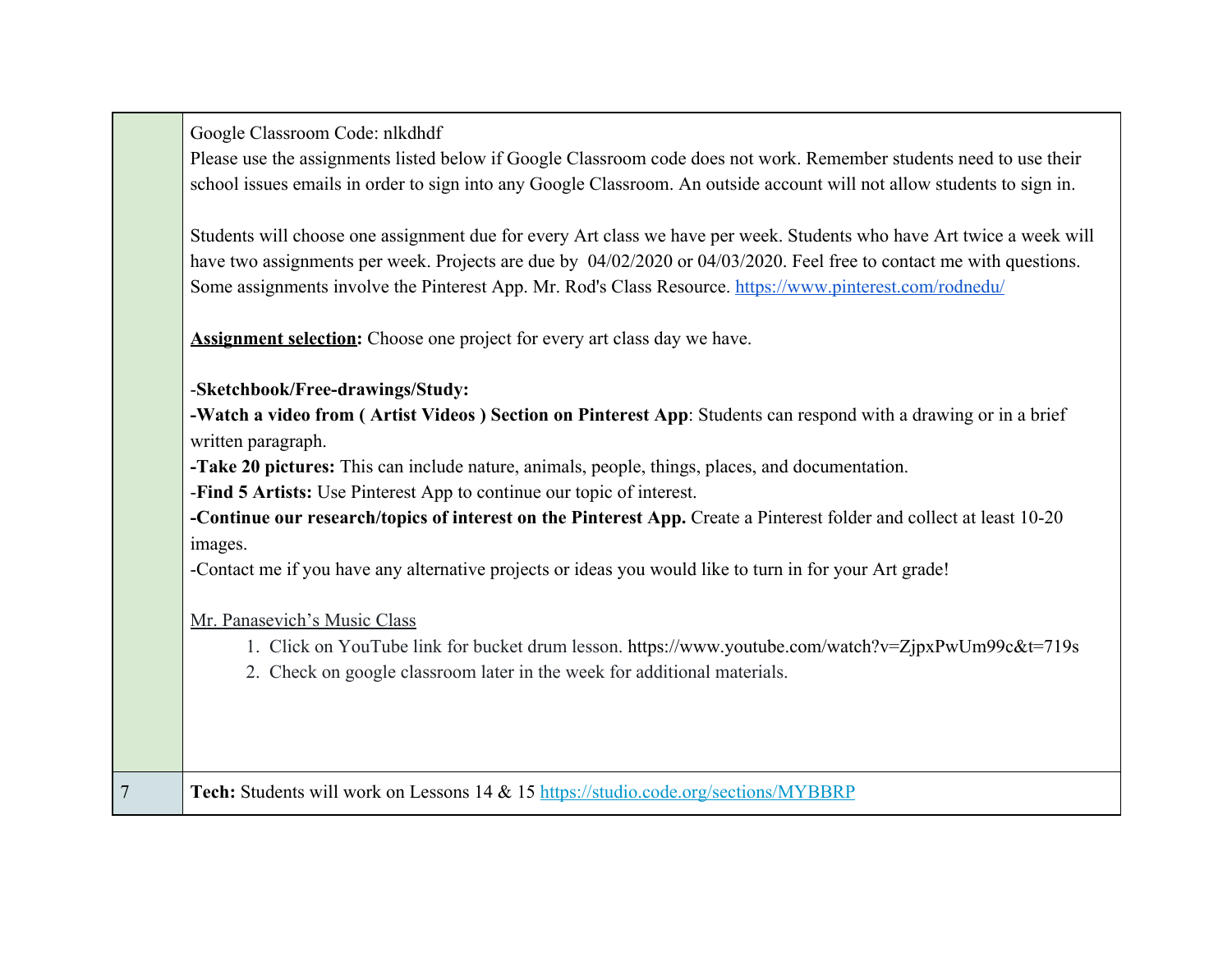**Library**: Students will work on non fiction comprehension assigned to their class. Please email me for password (ndaniel@holycrossphila.org) **[www.readworks.org/student](http://www.readworks.org/student) class code: Z2M6KS**

#### **Mr. Irizarry's 7th Grade Math**

I will email all classwork as an attachment for Math to all the parents and students. 3/23/20-3/27/20 Monday: Assessment on Lesson 22-23 Check emails for Assessment Tuesday: Assessment on Lesson 24-26 Check emails for Assessment Wednesday: Module 4 Lesson 1 Problem Set 1-4 Video For Lesson 1:

<https://www.youtube.com/watch?v=Wb5tQojB7us> Thursday: Module 4 Lesson 2 Problem Set 1-10 Video For Lesson 2:

[https://www.youtube.com/watch?v=gFMjUgM8x\\_Y](https://www.youtube.com/watch?v=gFMjUgM8x_Y)

Friday: Module 4 Lesson 3 Problem Set 1-12

Video For Lesson 3:

<https://www.youtube.com/watch?v=6PFy2zxbSaM>

**7th Grade Science: 3/22/20-3/27/20** Life Science Website Book: [https://freyscientific.com/FREY/media/downloads/cpo/douglas-county/LSN\\_Ebook.pdf](https://freyscientific.com/FREY/media/downloads/cpo/douglas-county/LSN_Ebook.pdf)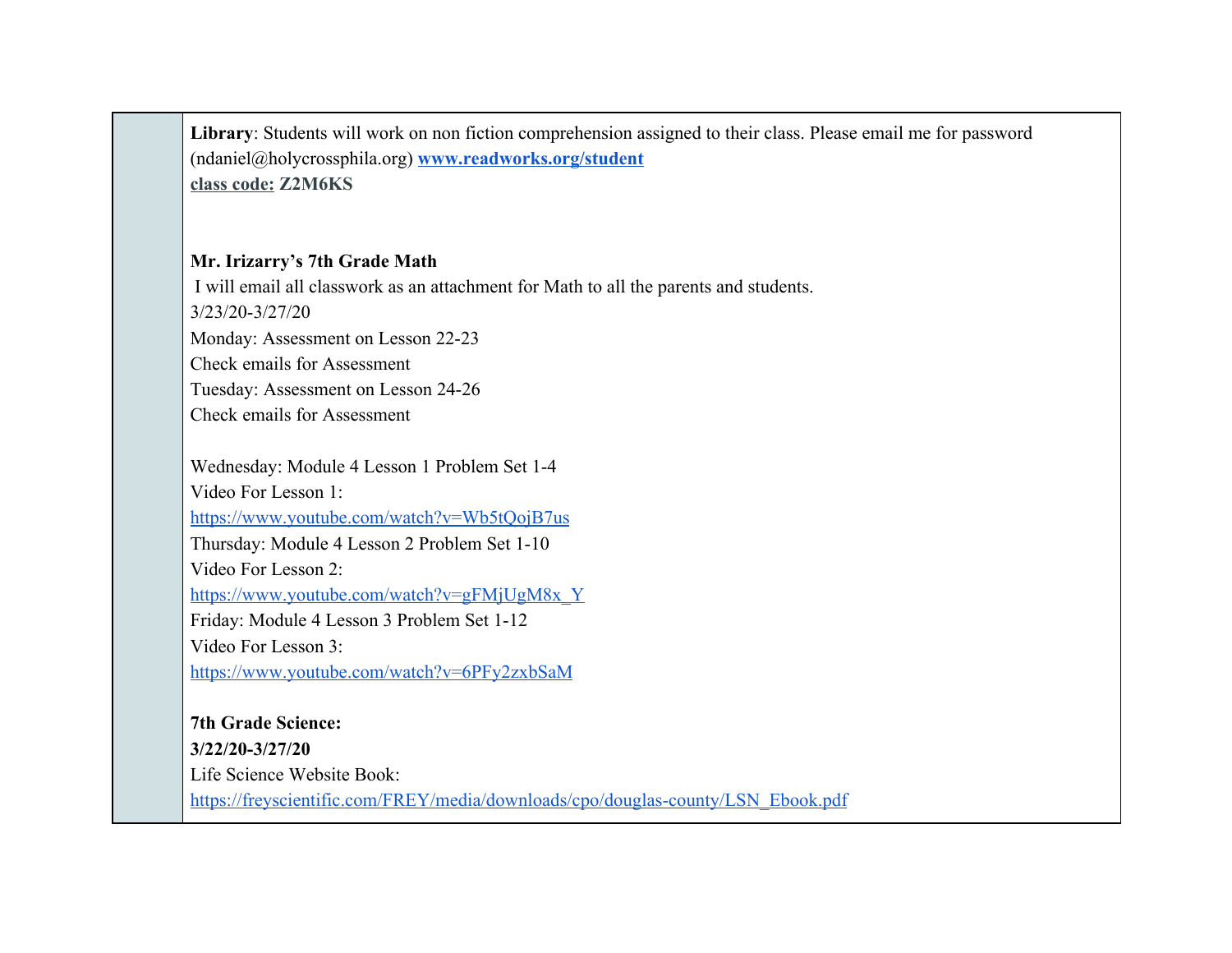Monday: Read Chapter 17.1 Pages 352-357 17.1 Section Review page 358 Questions 1-6 Tuesday: Read Chapter 17.2 Pages 359-364 17.2 Section Review page 365 Questions 1-3 Wednesday: Read Chapter 17.3 pages 366-374 17.3 Section Review page 375 Questions 1-8 Thursday: Chapter 17 Assessment page 379 Open Book Test Questions 1-19 Friday: Chapter 17 Assessment page 380-381 Open Book Test Questions 1-30

**Social Studies/Religion:** Going forward all work is available on Google Classroom. You can also view Mrs. Iacovelli's web page for updates. The class codes are as follows:

Grade 6: ivccqih Grade 7: uln7swi Grade 8: 6tz65uw

**ELA: This week all assignments will be mapped out using Google Classroom. The 7th grade ELA class code is: jxprpt5. Please sign on with the Holy Cross gmail that was assigned to you over the weekend, and join our Google Classroom as soon as possible. Here is a short clip on how to join a Google Classroom as a student: [https://www.youtube.com/watch?v=kUOWFEqSr3w.](https://www.youtube.com/watch?v=kUOWFEqSr3w)**

Monday: complete a second packet assigned to you on Quill.org

Tuesday: read article(s) assigned on CommonLit (class code on Mr. Ryan's website)

Wednesday: complete *Lyddie* (chapter 6) and *Narrative of the Life of Frederick Douglas* reflection piece assigned on Google Classroom

Thursday: complete 4 reading passages with questions on ReadTheory.org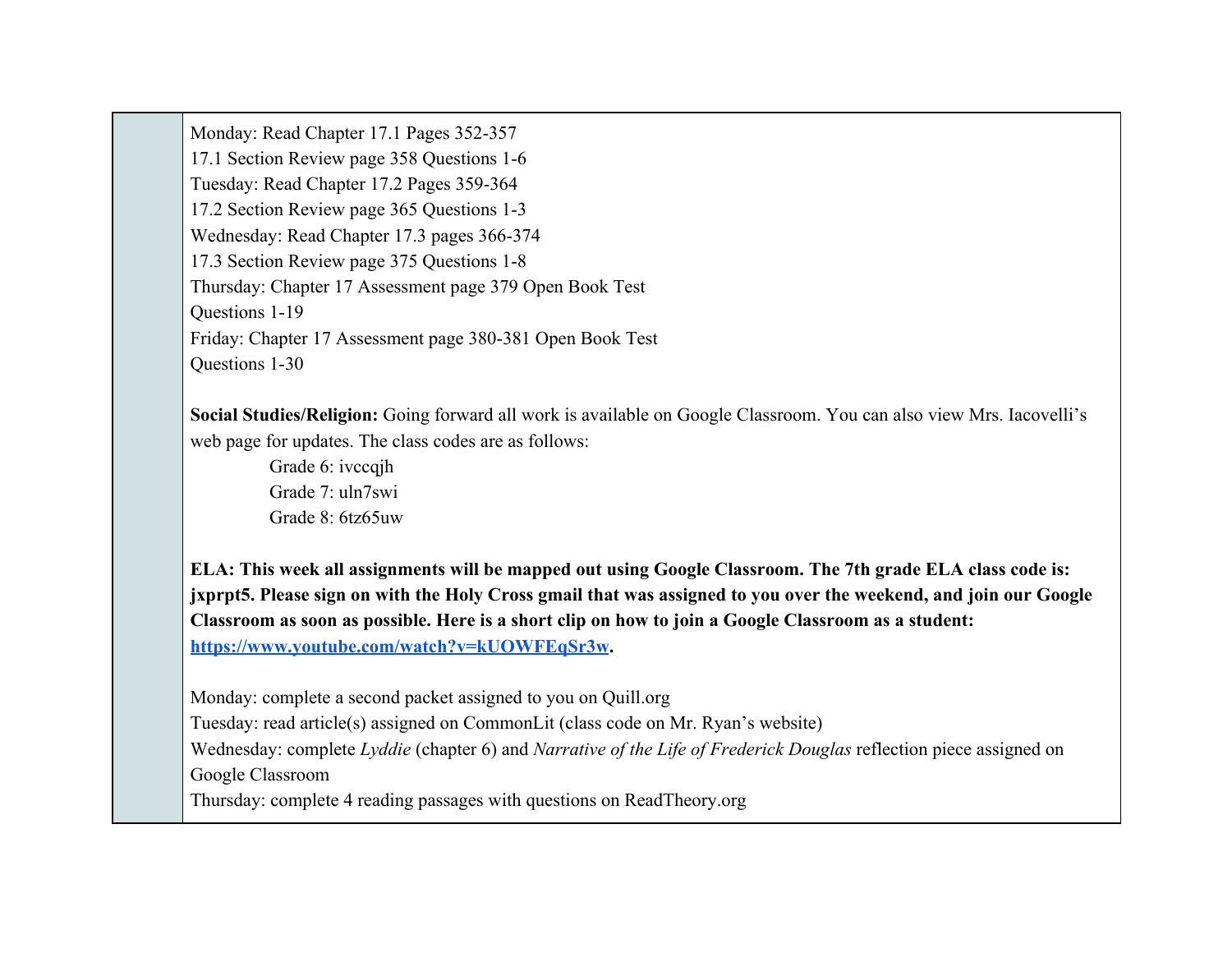Friday: read *Lyddie* chapters 8-9

#### **Mrs. Dicko's Math:** Class code- nshvtji

Complete ALL Delta Math Assignments as we begin Chapter 5. Please be mindful of assignments' deadlines. Use your textbooks, Khan Academy, or Math Planet as a reference. I am available for additional support. Do not hesitate to contact me if any student needs to reset their password.

## **Mr. Rod's Art Class [rnunez@holycrossphila.org](https://docs.google.com/document/u/3/d/1beLHm9XFxClXLxdqcamuQfu4SYTECIOm-kVy9fR0J_U/edit?ouid=116731692186764124500&usp=docs_home&ths=true&authuser=2)**

Google Classroom Code: nlkdhdf

Please use the assignments listed below if Google Classroom code does not work. Remember students need to use their school issues emails in order to sign into any Google Classroom. An outside account will not allow students to sign in.

Students will choose one assignment due for every Art class we have per week. Students who have Art twice a week will have two assignments per week. Projects are due by  $04/02/2020$  or  $04/03/2020$ . Feel free to contact me with questions. Some assignments involve the Pinterest App. Mr. Rod's Class Resource.<https://www.pinterest.com/rodnedu/>

**Assignment selection:** Choose one project for every art class day we have.

### -**Sketchbook/Free-drawings/Study:**

**-Watch a video from ( Artist Videos ) Section on Pinterest App**: Students can respond with a drawing or in a brief written paragraph.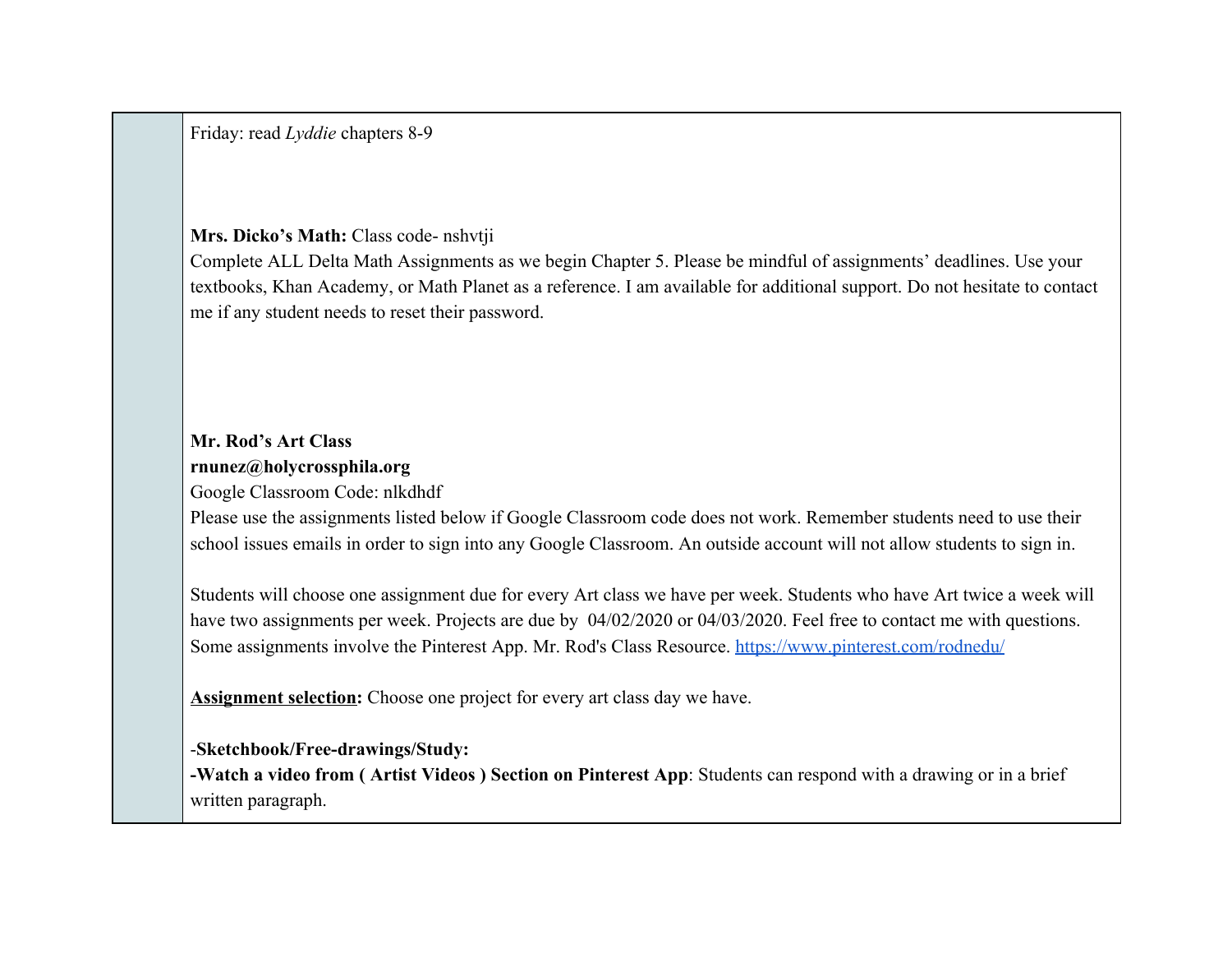|   | -Take 20 pictures: This can include nature, animals, people, things, places, and documentation.                      |
|---|----------------------------------------------------------------------------------------------------------------------|
|   | -Find 5 Artists: Use Pinterest App to continue our topic of interest.                                                |
|   | -Continue our research/topics of interest on the Pinterest App. Create a Pinterest folder and collect at least 10-20 |
|   | images.                                                                                                              |
|   | -Contact me if you have any alternative projects or ideas you would like to turn in for your Art grade!              |
|   | Mr. Panasevich's Music Class                                                                                         |
|   | 1. Click on YouTube link for bucket drum lesson.                                                                     |
|   | https://www.youtube.com/watch?v=ZjpxPwUm99c&t=719s                                                                   |
|   | 2. Check on google classroom later in the week for additional materials.                                             |
|   |                                                                                                                      |
|   |                                                                                                                      |
|   |                                                                                                                      |
| 8 | <b>Mrs. Daniel's Tech and Library:</b>                                                                               |
|   | Tech: Students will work on Coding Lessons 10 and 11 https://studio.code.org/sections/QGFTYH                         |
|   | Library: Students will work on non fiction comprehension assigned to their class. Please email me for password       |
|   | (ndaniel@holycrossphila.org) www.readworks.org/student                                                               |
|   | class code: G7ZE2P                                                                                                   |
|   |                                                                                                                      |
|   |                                                                                                                      |
|   | Mr. Irizarry's 8th Grade Math:                                                                                       |
|   | 3/22/30-3/27/20                                                                                                      |
|   | I will email all the parents an attachment with all their classwork.                                                 |
|   | Monday: Assessment On Lessons 15-16                                                                                  |
|   | Tuesday: Assessment On Lessons 17-19                                                                                 |
|   | Wednesday: Module 4 Lesson 20 Problem Set 1-6                                                                        |
|   | Lesson 20 Video:                                                                                                     |
|   | https://www.youtube.com/watch?v=0F4QrO_hxSU                                                                          |
|   |                                                                                                                      |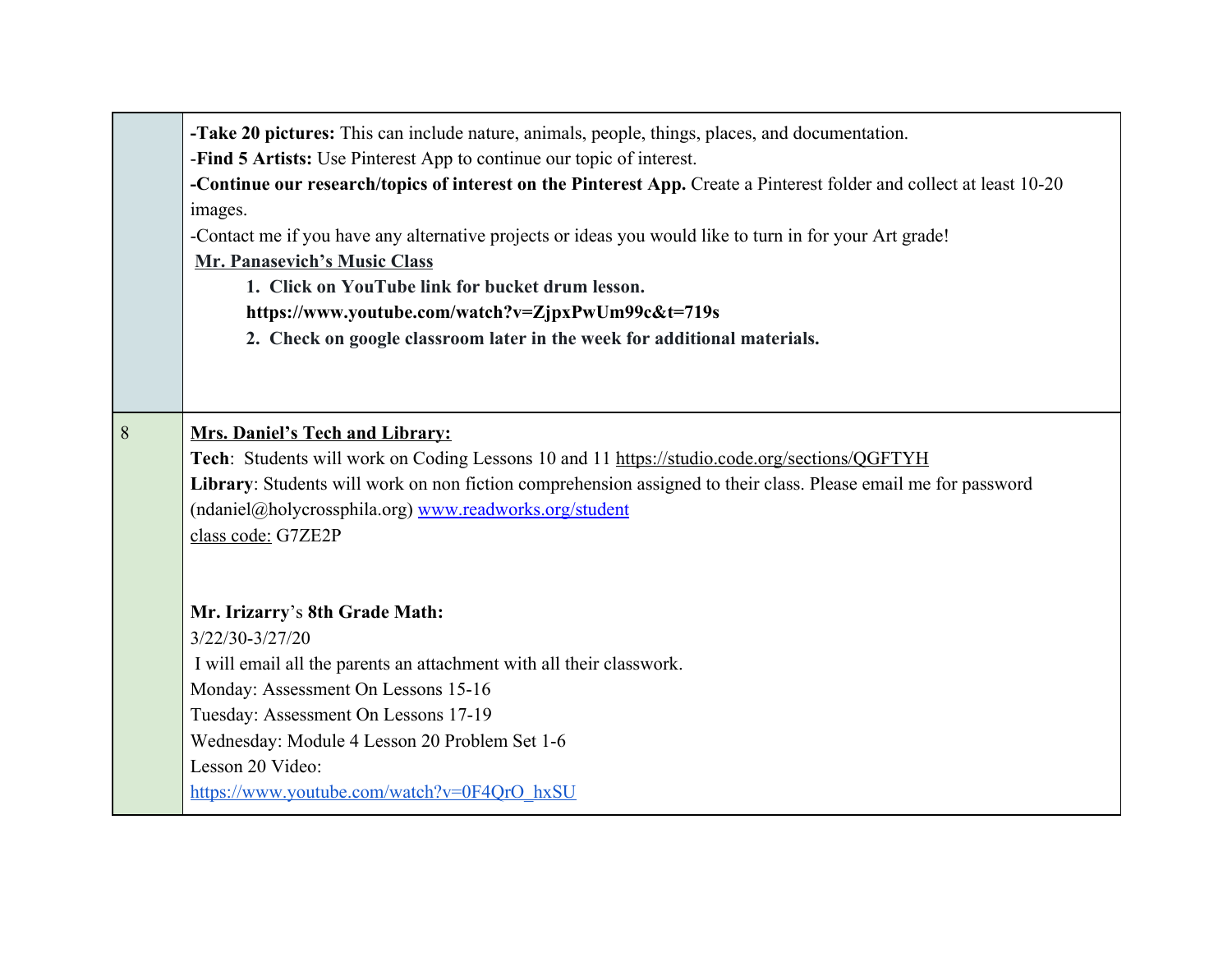Thursday: Module 4 Lesson 21 Problem Set 1-8 Lesson 21 Video: <https://www.youtube.com/watch?v=QpURAmm658c> Friday: Module 4 Lesson 22 Problem Set 1-5 Lesson 22 Video: <https://www.youtube.com/watch?v=bOwvLOZdrug> **8th Grade Science: 3/22/20-3/27/20** Life Science Website Book:

[https://freyscientific.com/FREY/media/downloads/cpo/douglas-county/LSN\\_Ebook.pdf](https://freyscientific.com/FREY/media/downloads/cpo/douglas-county/LSN_Ebook.pdf)

Monday: Read Chapter 17.1 Pages 352-357

17.1 Section Review page 358 Questions 1-6

Tuesday: Read Chapter 17.2 Pages 359-364

17.2 Section Review page 365 Questions 1-3

Wednesday: Read Chapter 17.3 pages 366-374

17.3 Section Review page 375 Questions 1-8

Thursday: Chapter 17 Assessment page 379 Open Book Test

Questions 1-19

Friday: Chapter 17 Assessment page 380-381 Open Book Test

Questions 1-30

**Social Studies/Religion:** Going forward all work is available on Google Classroom. You can also view Mrs. Iacovelli's web page for updates. The class codes are as follows:

Grade 6: ivccqih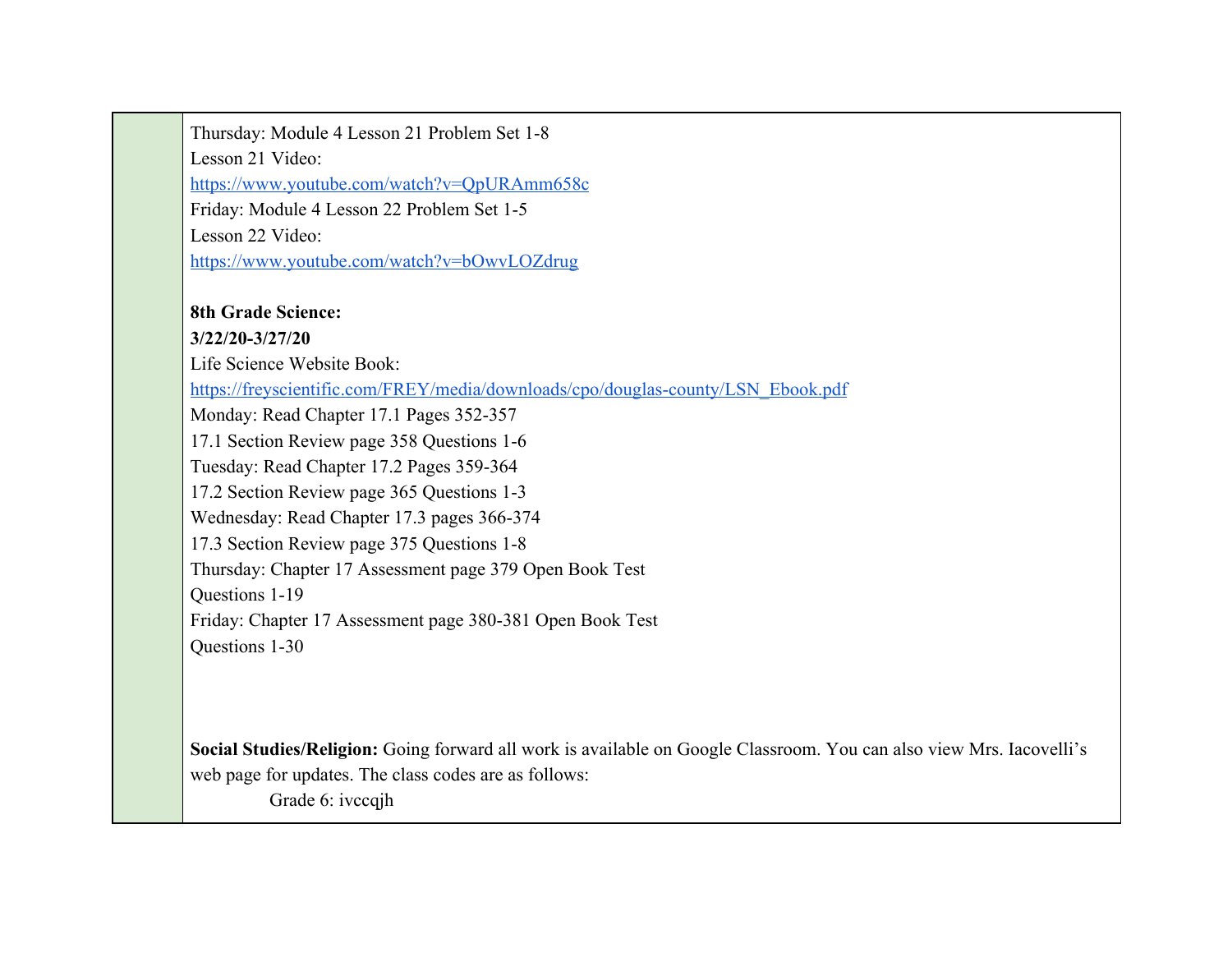Grade 7: uln7swi Grade 8: 6tz65uw

#### **Mrs. Dicko's Math:** Class code- 2ifvkzx

Complete ALL Delta Math Assignments as we continue with Chapter 10. Please be mindful of assignments' deadlines. Students should use Khan Academy or Math Planet as a reference. I am available for additional support.

**ELA: This week all assignments will be mapped out using Google Classroom. The 8th grade ELA class code is: kwze6wo. Please sign on with the Holy Cross gmail that was assigned to you over the weekend, and join our Google Classroom as soon as possible. Here is a short clip on how to join a Google Classroom as a student: [https://www.youtube.com/watch?v=kUOWFEqSr3w.](https://www.youtube.com/watch?v=kUOWFEqSr3w)**

Monday: complete a second packet assigned to you on Quill.org Tuesday: complete "FDR'S Inaugural Address" reflection piece assigned on Google Classroom Wednesday: complete "Golden Rule" assignment posted on Google Classroom Thursday: complete 4 reading passages, with questions, on ReadTheory.org Friday: read *To Kill A Mockingbird* chapters 7-8

## **Mr. Rod's Art Class [rnunez@holycrossphila.org](https://docs.google.com/document/u/3/d/1beLHm9XFxClXLxdqcamuQfu4SYTECIOm-kVy9fR0J_U/edit?ouid=116731692186764124500&usp=docs_home&ths=true&authuser=2)**

Google Classroom Code: nlkdhdf

Please use the assignments listed below if Google Classroom code does not work. Remember students need to use their school issues emails in order to sign into any Google Classroom. An outside account will not allow students to sign in.

Students will choose one assignment due for every Art class we have per week. Students who have Art twice a week will